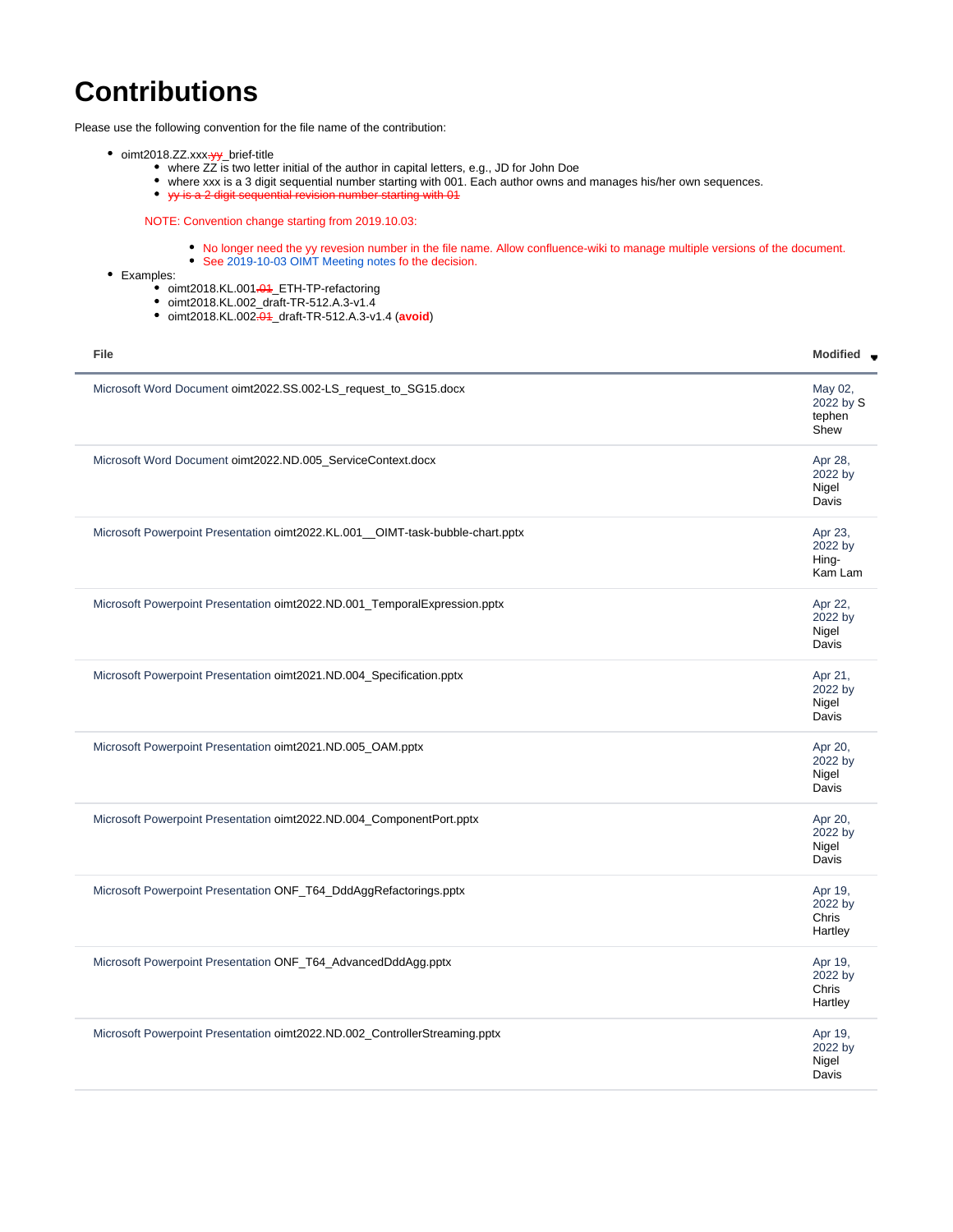| Microsoft Powerpoint Presentation oimt2022.MB.001-control loop sketch.pptx<br>Apr 18,<br>2022 by<br>Malcolm<br><b>Betts</b><br>Microsoft Word Document oimt2022.SS-MB.001-TR512-A.15.docx<br>Apr 13,<br>2022 by S<br>tephen<br>Shew<br>Microsoft Word Document draft_ONF_LS_012_OIMT_to_SG15_MEF_on_TR-512 github.docx<br>Feb 10.<br>2022 by<br>Hing-<br>Kam Lam<br>Microsoft Word Document ONF_LS_011_OIMT_to_SG15_MEF_on_TR-512-v1.5.docx<br>Oct 29,<br>2021 by<br>Hing-<br>Kam Lam<br>Microsoft Word Document draft_ONF_LS_011_OIMT_to_SG15_MEF_on_TR-512-v1.5.docx<br>Oct 07,<br>2021 by<br>Hing-<br>Kam Lam<br>Microsoft Powerpoint Presentation oimt2021.ND.007_TR-512Delivery.pptx<br>Sep 22,<br>2021 by<br>Nigel<br>Davis<br>Microsoft Powerpoint Presentation oimt2021.ND.006_Streaming.pptx<br>Sep 08,<br>2021 by<br>Nigel<br>Davis<br>Microsoft Powerpoint Presentation ONF_T76_Power_Model.pptx<br>Sep 08,<br>2021 by<br>Chris<br>Hartley<br>Microsoft Powerpoint Presentation oimt2021.LO.001_OnfStandardsUpdate.pptx<br>Sep 07,<br>2021 by<br>Nigel<br>Davis<br>Microsoft Powerpoint Presentation oimt2021.SS-001-Controller-recursion.pptx<br>Sep 06,<br>2021 by S<br>tephen<br>Shew<br>Microsoft Word Document ONF_LS_010_OIMT_to_SG15_on_Draft-TR-512.A.15-ControllerLifecycleSecurity.docx<br>Aug 27,<br>2021 by<br>Hing-<br>Kam Lam<br>Microsoft Word Document draft_ONF_LS_010_OIMT_to_SG15_on_Draft-TR-512-Appendix-ControllerLifecycleSecurity.docx<br>Aug 20,<br>2021 by<br>Hing-<br>Kam Lam<br>Microsoft Word Document Liaison-Draft TR-512-Appendix-ControllerLifecycleAndSecurity.docx<br>Aug 20,<br>2021 by<br>Malcolm<br><b>Betts</b><br>ZIP Archive oimt2021.ND.005_TR-512.A.15_ControllerLifecycleAndSecurity-gd.zip<br>Aug 05,<br>2021 by<br>Nigel<br>Davis<br>Microsoft Word Document oimt2021.MB.001-draft-TR-512.17.docx<br><b>Jul 22,</b><br>2021 by<br>Malcolm<br><b>Betts</b> |  |
|--------------------------------------------------------------------------------------------------------------------------------------------------------------------------------------------------------------------------------------------------------------------------------------------------------------------------------------------------------------------------------------------------------------------------------------------------------------------------------------------------------------------------------------------------------------------------------------------------------------------------------------------------------------------------------------------------------------------------------------------------------------------------------------------------------------------------------------------------------------------------------------------------------------------------------------------------------------------------------------------------------------------------------------------------------------------------------------------------------------------------------------------------------------------------------------------------------------------------------------------------------------------------------------------------------------------------------------------------------------------------------------------------------------------------------------------------------------------------------------------------------------------------------------------------------------------------------------------------------------------------------------------------------------------------------------------------------------------------------------------------------------------------------------------------------------------------------------------------------------------------------------------------------------------|--|
|                                                                                                                                                                                                                                                                                                                                                                                                                                                                                                                                                                                                                                                                                                                                                                                                                                                                                                                                                                                                                                                                                                                                                                                                                                                                                                                                                                                                                                                                                                                                                                                                                                                                                                                                                                                                                                                                                                                    |  |
|                                                                                                                                                                                                                                                                                                                                                                                                                                                                                                                                                                                                                                                                                                                                                                                                                                                                                                                                                                                                                                                                                                                                                                                                                                                                                                                                                                                                                                                                                                                                                                                                                                                                                                                                                                                                                                                                                                                    |  |
|                                                                                                                                                                                                                                                                                                                                                                                                                                                                                                                                                                                                                                                                                                                                                                                                                                                                                                                                                                                                                                                                                                                                                                                                                                                                                                                                                                                                                                                                                                                                                                                                                                                                                                                                                                                                                                                                                                                    |  |
|                                                                                                                                                                                                                                                                                                                                                                                                                                                                                                                                                                                                                                                                                                                                                                                                                                                                                                                                                                                                                                                                                                                                                                                                                                                                                                                                                                                                                                                                                                                                                                                                                                                                                                                                                                                                                                                                                                                    |  |
|                                                                                                                                                                                                                                                                                                                                                                                                                                                                                                                                                                                                                                                                                                                                                                                                                                                                                                                                                                                                                                                                                                                                                                                                                                                                                                                                                                                                                                                                                                                                                                                                                                                                                                                                                                                                                                                                                                                    |  |
|                                                                                                                                                                                                                                                                                                                                                                                                                                                                                                                                                                                                                                                                                                                                                                                                                                                                                                                                                                                                                                                                                                                                                                                                                                                                                                                                                                                                                                                                                                                                                                                                                                                                                                                                                                                                                                                                                                                    |  |
|                                                                                                                                                                                                                                                                                                                                                                                                                                                                                                                                                                                                                                                                                                                                                                                                                                                                                                                                                                                                                                                                                                                                                                                                                                                                                                                                                                                                                                                                                                                                                                                                                                                                                                                                                                                                                                                                                                                    |  |
|                                                                                                                                                                                                                                                                                                                                                                                                                                                                                                                                                                                                                                                                                                                                                                                                                                                                                                                                                                                                                                                                                                                                                                                                                                                                                                                                                                                                                                                                                                                                                                                                                                                                                                                                                                                                                                                                                                                    |  |
|                                                                                                                                                                                                                                                                                                                                                                                                                                                                                                                                                                                                                                                                                                                                                                                                                                                                                                                                                                                                                                                                                                                                                                                                                                                                                                                                                                                                                                                                                                                                                                                                                                                                                                                                                                                                                                                                                                                    |  |
|                                                                                                                                                                                                                                                                                                                                                                                                                                                                                                                                                                                                                                                                                                                                                                                                                                                                                                                                                                                                                                                                                                                                                                                                                                                                                                                                                                                                                                                                                                                                                                                                                                                                                                                                                                                                                                                                                                                    |  |
|                                                                                                                                                                                                                                                                                                                                                                                                                                                                                                                                                                                                                                                                                                                                                                                                                                                                                                                                                                                                                                                                                                                                                                                                                                                                                                                                                                                                                                                                                                                                                                                                                                                                                                                                                                                                                                                                                                                    |  |
|                                                                                                                                                                                                                                                                                                                                                                                                                                                                                                                                                                                                                                                                                                                                                                                                                                                                                                                                                                                                                                                                                                                                                                                                                                                                                                                                                                                                                                                                                                                                                                                                                                                                                                                                                                                                                                                                                                                    |  |
|                                                                                                                                                                                                                                                                                                                                                                                                                                                                                                                                                                                                                                                                                                                                                                                                                                                                                                                                                                                                                                                                                                                                                                                                                                                                                                                                                                                                                                                                                                                                                                                                                                                                                                                                                                                                                                                                                                                    |  |
|                                                                                                                                                                                                                                                                                                                                                                                                                                                                                                                                                                                                                                                                                                                                                                                                                                                                                                                                                                                                                                                                                                                                                                                                                                                                                                                                                                                                                                                                                                                                                                                                                                                                                                                                                                                                                                                                                                                    |  |
|                                                                                                                                                                                                                                                                                                                                                                                                                                                                                                                                                                                                                                                                                                                                                                                                                                                                                                                                                                                                                                                                                                                                                                                                                                                                                                                                                                                                                                                                                                                                                                                                                                                                                                                                                                                                                                                                                                                    |  |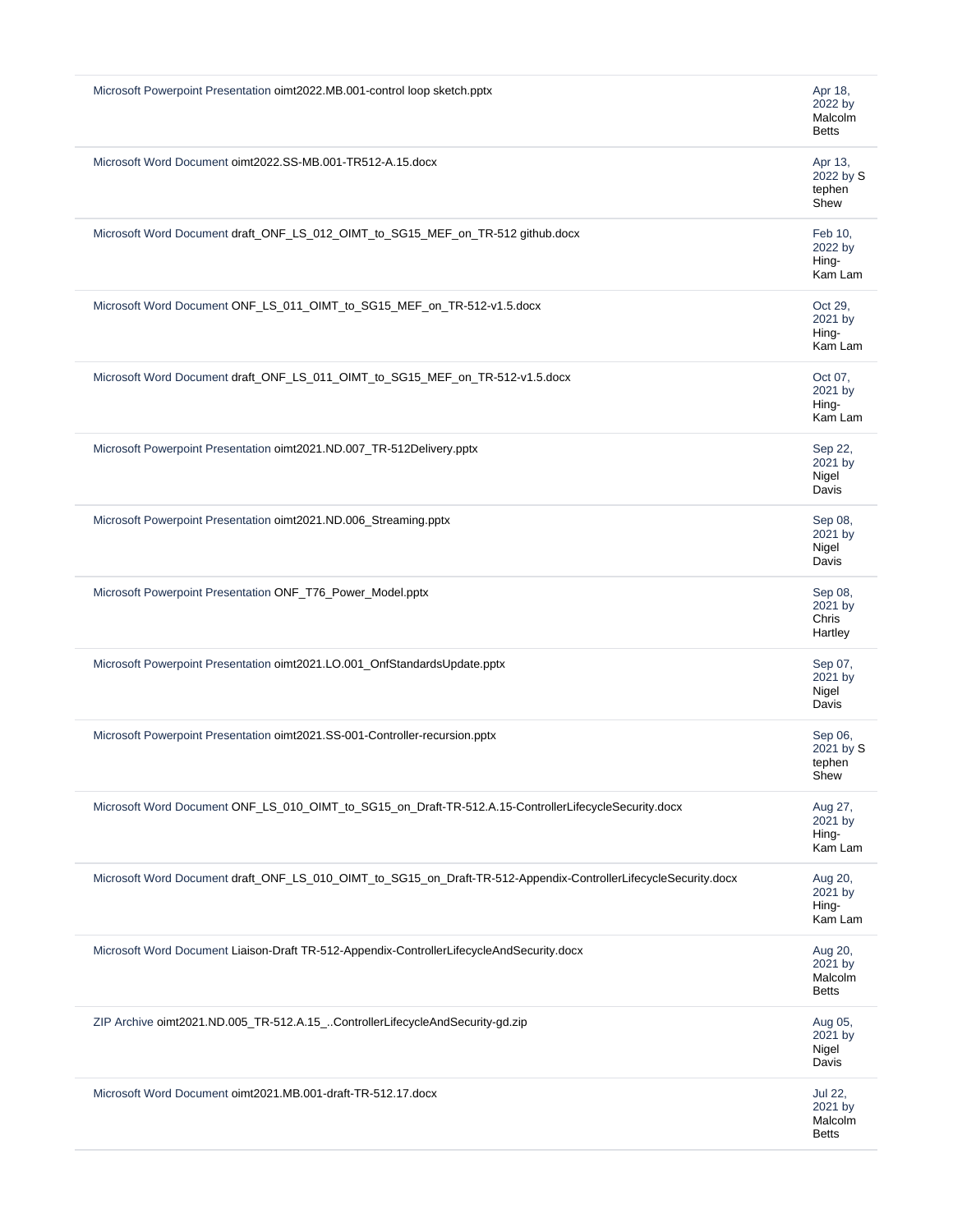| Microsoft Word Document oimt2021.MB.001-draft-TR-512.17-Comments-XBN.docx              | Jul 21,<br>2021 by X<br>iaobing<br><b>NIU</b> |
|----------------------------------------------------------------------------------------|-----------------------------------------------|
| Microsoft Word Document oimt2021.MB.001-draft-TR-512.17_v2_Cmt-KL.docx                 | Jul 01,<br>2021 by<br>Hing-<br>Kam Lam        |
| Microsoft Powerpoint Presentation oimt2021.ND.002_ControlModelAndSecurity.pptx         | Jun 22,<br>2021 by<br>Nigel<br>Davis          |
| Microsoft Powerpoint Presentation oimt2021.MB.003-Control-architecture-outline.pptx    | Jun 21,<br>2021 by<br>Malcolm<br><b>Betts</b> |
| Microsoft Powerpoint Presentation Interface and LTP.pptx                               | Jun 04,<br>2021 by<br>Chris<br>Hartley        |
| Microsoft Powerpoint Presentation OIMT Design Principles.pptx                          | Jun 04,<br>2021 by<br>Chris<br>Hartley        |
| Microsoft Powerpoint Presentation oimt2021.MB.003-Control-architecture-outline-CH.pptx | Jun 04,<br>2021 by<br>Chris<br>Hartley        |
| Microsoft Powerpoint Presentation oimt2021.MB.002-Assignment-state-figures.pptx        | Jun 02,<br>2021 by<br>Malcolm<br><b>Betts</b> |
| Microsoft Powerpoint Presentation oimt2021.ND.003_PhysicalDimensionsAndSensors.pptx    | Jun 02,<br>2021 by<br>Nigel<br>Davis          |
| Microsoft Powerpoint Presentation ONF_T64_DddAggregates.pptx                           | Jun 01,<br>2021 by<br>Chris<br>Hartley        |
| Microsoft Powerpoint Presentation oimt2021.LN.003-Location model.pptx                  | May 06,<br>2021 by L<br>eo<br>Nederlof        |
| Microsoft Powerpoint Presentation CustSpecifiedRoles-nigel.pptx                        | Apr 29,<br>2021 by<br>Hing-<br>Kam Lam        |
| Microsoft Powerpoint Presentation oimt2020.JS.001_SecurityOverview.pptx                | Apr 29,<br>2021 by<br>Hing-<br>Kam Lam        |
| Microsoft Powerpoint Presentation ONF_T64_DddAggregateExamples.pptx                    | Apr 06,<br>2021 by<br>Chris<br>Hartley        |
| Microsoft Powerpoint Presentation oimt2021.LN.002-Equipment Type model.pptx            | Apr 02,<br>2021 by L<br>eo<br>Nederlof        |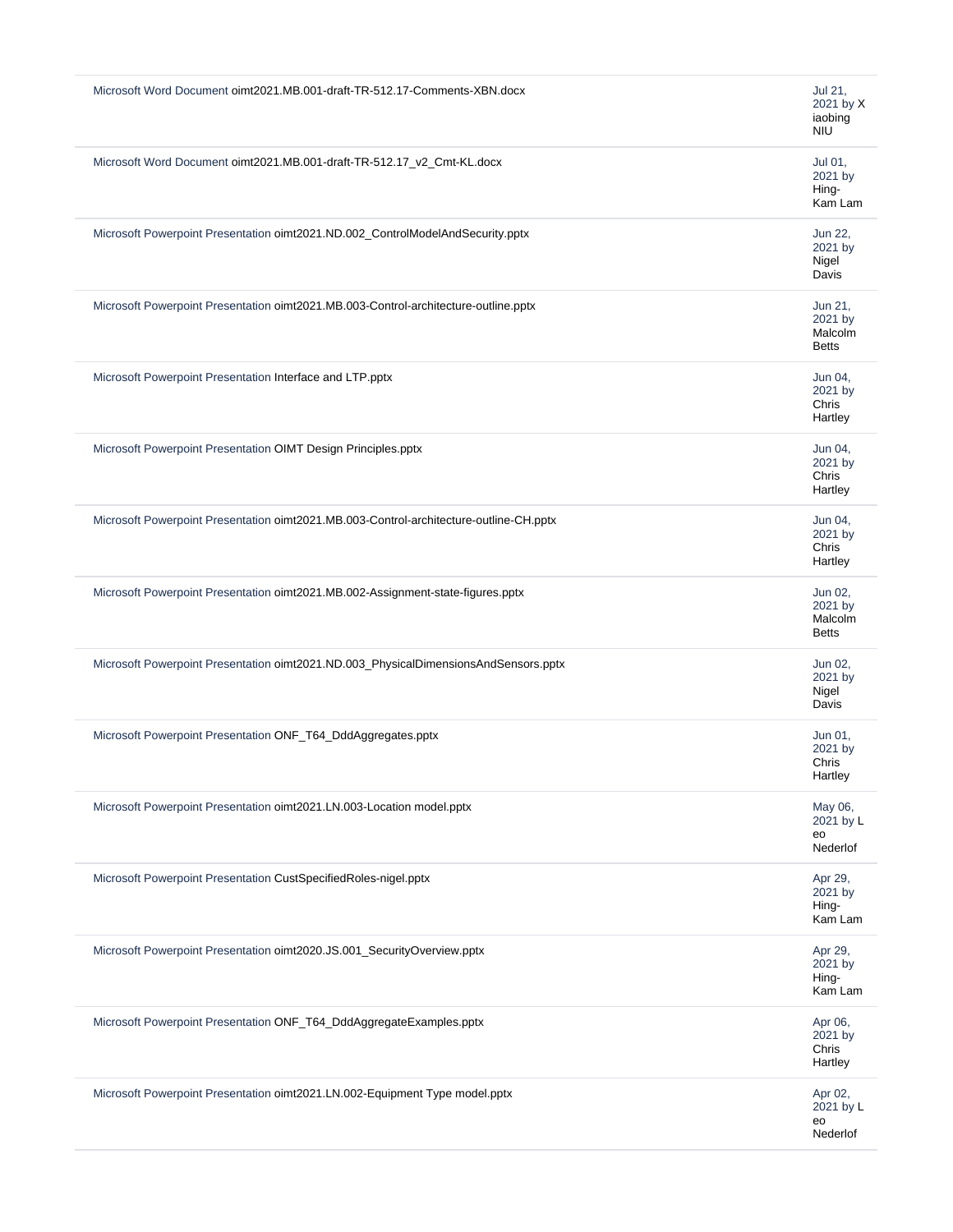| Microsoft Powerpoint Presentation ONF_T56_Optional Spec.pptx<br>Apr 02,<br>2021 by<br>Chris<br>Hartley<br>Microsoft Powerpoint Presentation ONF_T58_Sensor_Model.pptx<br>Apr 01,<br>2021 by<br>Chris<br>Hartley<br>Microsoft Powerpoint Presentation ONF_T08_EquipmentUpdate.pptx<br>Apr 01,<br>2021 by<br>Chris<br>Hartley<br>Microsoft Word Document oimt2021.MB.002-UniBiTree-representation.docx<br>Mar 19,<br>2021 by<br>Malcolm<br><b>Betts</b><br>Microsoft Powerpoint Presentation oimt2021.ND.001-MultiPointMcCompactTable.pptx<br>Mar 18,<br>2021 by<br>Nigel<br>Davis<br>Microsoft Powerpoint Presentation ONF_T57_JobTask.pptx<br>Mar 18,<br>2021 by<br>Chris<br>Hartley<br>Microsoft Powerpoint Presentation ONF_T73_TemporalExpression.pptx<br>Mar 12,<br>2021 by<br>Chris<br>Hartley<br>Microsoft Powerpoint Presentation oimt2021.LN.001-Equipment Type model.pptx<br>Feb 24,<br>2021 by L<br>eo<br>Nederlof<br>Microsoft Powerpoint Presentation ONF_T70_Security ABAC.pptx<br>Feb 18,<br>2021 by<br>Chris<br>Hartley<br>Microsoft Powerpoint Presentation Optional Spec.pptx<br>Feb 18,<br>2021 by<br>Chris<br>Hartley<br>Microsoft Powerpoint Presentation oimt2020.ND.018-SimplifiedSpec.pptx<br>Dec 04,<br>2020 by<br>Nigel<br>Davis<br>Microsoft Powerpoint Presentation oimt2020.ND.017-StreamingMethods.pptx<br>Dec 03,<br>2020 by<br>Nigel<br>Davis<br>Microsoft Powerpoint Presentation oimt2020.KL.005_ieee-bridge-representation.pptx<br>Dec 03,<br>2020 by<br>Hing-<br>Kam Lam<br>Dec 02,<br>Microsoft Powerpoint Presentation oimt2020.ND.016-IntentGrammar.pptx<br>2020 by<br>Nigel<br>Davis<br>Microsoft Powerpoint Presentation oimt2020.ND.015-ControlTask.pptx<br>Dec 02,<br>2020 by<br>Nigel<br>Davis |  |
|-------------------------------------------------------------------------------------------------------------------------------------------------------------------------------------------------------------------------------------------------------------------------------------------------------------------------------------------------------------------------------------------------------------------------------------------------------------------------------------------------------------------------------------------------------------------------------------------------------------------------------------------------------------------------------------------------------------------------------------------------------------------------------------------------------------------------------------------------------------------------------------------------------------------------------------------------------------------------------------------------------------------------------------------------------------------------------------------------------------------------------------------------------------------------------------------------------------------------------------------------------------------------------------------------------------------------------------------------------------------------------------------------------------------------------------------------------------------------------------------------------------------------------------------------------------------------------------------------------------------------------------------------------------------------------------------------------------------------------------------|--|
|                                                                                                                                                                                                                                                                                                                                                                                                                                                                                                                                                                                                                                                                                                                                                                                                                                                                                                                                                                                                                                                                                                                                                                                                                                                                                                                                                                                                                                                                                                                                                                                                                                                                                                                                           |  |
|                                                                                                                                                                                                                                                                                                                                                                                                                                                                                                                                                                                                                                                                                                                                                                                                                                                                                                                                                                                                                                                                                                                                                                                                                                                                                                                                                                                                                                                                                                                                                                                                                                                                                                                                           |  |
|                                                                                                                                                                                                                                                                                                                                                                                                                                                                                                                                                                                                                                                                                                                                                                                                                                                                                                                                                                                                                                                                                                                                                                                                                                                                                                                                                                                                                                                                                                                                                                                                                                                                                                                                           |  |
|                                                                                                                                                                                                                                                                                                                                                                                                                                                                                                                                                                                                                                                                                                                                                                                                                                                                                                                                                                                                                                                                                                                                                                                                                                                                                                                                                                                                                                                                                                                                                                                                                                                                                                                                           |  |
|                                                                                                                                                                                                                                                                                                                                                                                                                                                                                                                                                                                                                                                                                                                                                                                                                                                                                                                                                                                                                                                                                                                                                                                                                                                                                                                                                                                                                                                                                                                                                                                                                                                                                                                                           |  |
|                                                                                                                                                                                                                                                                                                                                                                                                                                                                                                                                                                                                                                                                                                                                                                                                                                                                                                                                                                                                                                                                                                                                                                                                                                                                                                                                                                                                                                                                                                                                                                                                                                                                                                                                           |  |
|                                                                                                                                                                                                                                                                                                                                                                                                                                                                                                                                                                                                                                                                                                                                                                                                                                                                                                                                                                                                                                                                                                                                                                                                                                                                                                                                                                                                                                                                                                                                                                                                                                                                                                                                           |  |
|                                                                                                                                                                                                                                                                                                                                                                                                                                                                                                                                                                                                                                                                                                                                                                                                                                                                                                                                                                                                                                                                                                                                                                                                                                                                                                                                                                                                                                                                                                                                                                                                                                                                                                                                           |  |
|                                                                                                                                                                                                                                                                                                                                                                                                                                                                                                                                                                                                                                                                                                                                                                                                                                                                                                                                                                                                                                                                                                                                                                                                                                                                                                                                                                                                                                                                                                                                                                                                                                                                                                                                           |  |
|                                                                                                                                                                                                                                                                                                                                                                                                                                                                                                                                                                                                                                                                                                                                                                                                                                                                                                                                                                                                                                                                                                                                                                                                                                                                                                                                                                                                                                                                                                                                                                                                                                                                                                                                           |  |
|                                                                                                                                                                                                                                                                                                                                                                                                                                                                                                                                                                                                                                                                                                                                                                                                                                                                                                                                                                                                                                                                                                                                                                                                                                                                                                                                                                                                                                                                                                                                                                                                                                                                                                                                           |  |
|                                                                                                                                                                                                                                                                                                                                                                                                                                                                                                                                                                                                                                                                                                                                                                                                                                                                                                                                                                                                                                                                                                                                                                                                                                                                                                                                                                                                                                                                                                                                                                                                                                                                                                                                           |  |
|                                                                                                                                                                                                                                                                                                                                                                                                                                                                                                                                                                                                                                                                                                                                                                                                                                                                                                                                                                                                                                                                                                                                                                                                                                                                                                                                                                                                                                                                                                                                                                                                                                                                                                                                           |  |
|                                                                                                                                                                                                                                                                                                                                                                                                                                                                                                                                                                                                                                                                                                                                                                                                                                                                                                                                                                                                                                                                                                                                                                                                                                                                                                                                                                                                                                                                                                                                                                                                                                                                                                                                           |  |
|                                                                                                                                                                                                                                                                                                                                                                                                                                                                                                                                                                                                                                                                                                                                                                                                                                                                                                                                                                                                                                                                                                                                                                                                                                                                                                                                                                                                                                                                                                                                                                                                                                                                                                                                           |  |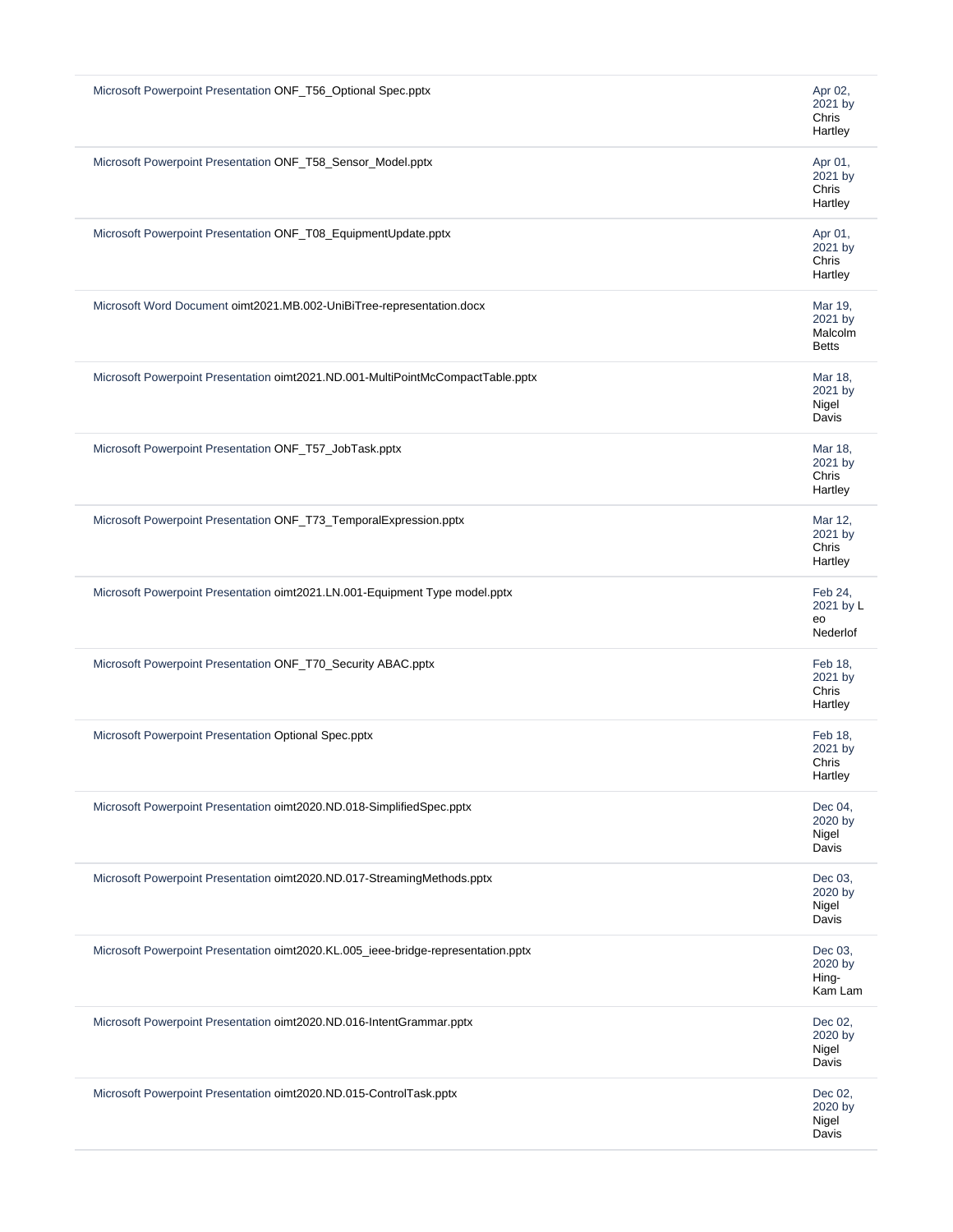| Microsoft Powerpoint Presentation oimt2020.ND.014-SecurityConsiderationsSketch.pptx      | Nov 30,<br>2020 by<br>Nigel<br>Davis     |
|------------------------------------------------------------------------------------------|------------------------------------------|
| Microsoft Powerpoint Presentation oimt2020.ND.013-ComponentPortAndAggregates.pptx        | Nov 19,<br>2020 by<br>Nigel<br>Davis     |
| Microsoft Powerpoint Presentation oimt2020.ND.012-DddAggregates.pptx                     | Oct 29,<br>2020 by<br>Nigel<br>Davis     |
| Microsoft Powerpoint Presentation oimt2020.MB.002-SG15-September-update.pptx             | Oct 15,<br>2020 by<br>Nigel<br>Davis     |
| PNG File image2020-6-26_8-53-30.png                                                      | Jun 26.<br>2020 by<br>Hing-<br>Kam Lam   |
| Microsoft Word Document Temporal Expression ONF.docx                                     | Jun 12,<br>2020 by<br>Chris<br>Hartley   |
| Microsoft Powerpoint Presentation oimt2020.AM.001-MEF_NRM_OAM_excerpt.pptx               | May 21,<br>2020 by A<br>ndrea<br>Mazzini |
| Microsoft Powerpoint Presentation MEF NRM OAM and TAPI v2.0-20180206.pptx                | May 21,<br>2020 by A<br>ndrea<br>Mazzini |
| Microsoft Powerpoint Presentation oimt2020.ND.011-Intention.pptx                         | Apr 16,<br>2020 by<br>Nigel<br>Davis     |
| Microsoft Powerpoint Presentation oimt2020.KL.004_vMtg-2020.04_T63-EthernetExamples.pptx | Apr 16,<br>2020 by<br>Hing-<br>Kam Lam   |
| Microsoft Powerpoint Presentation oimt2020.ND.009-ModelRestructuring.pptx                | Apr 15,<br>2020 by<br>Nigel<br>Davis     |
| Microsoft Powerpoint Presentation oimt2020.ND.008-Spec.pptx                              | Apr 15,<br>2020 by<br>Nigel<br>Davis     |
| Microsoft Powerpoint Presentation oimt2020.ND.007-JobTask.pptx                           | Apr 15,<br>2020 by<br>Nigel<br>Davis     |
| Microsoft Powerpoint Presentation oimt2020.ND.006-ViewContext.pptx                       | Apr 15,<br>2020 by<br>Nigel<br>Davis     |
| Microsoft Powerpoint Presentation oimt2020.ND.005-Streaming.pptx                         | Apr 15,<br>2020 by<br>Nigel<br>Davis     |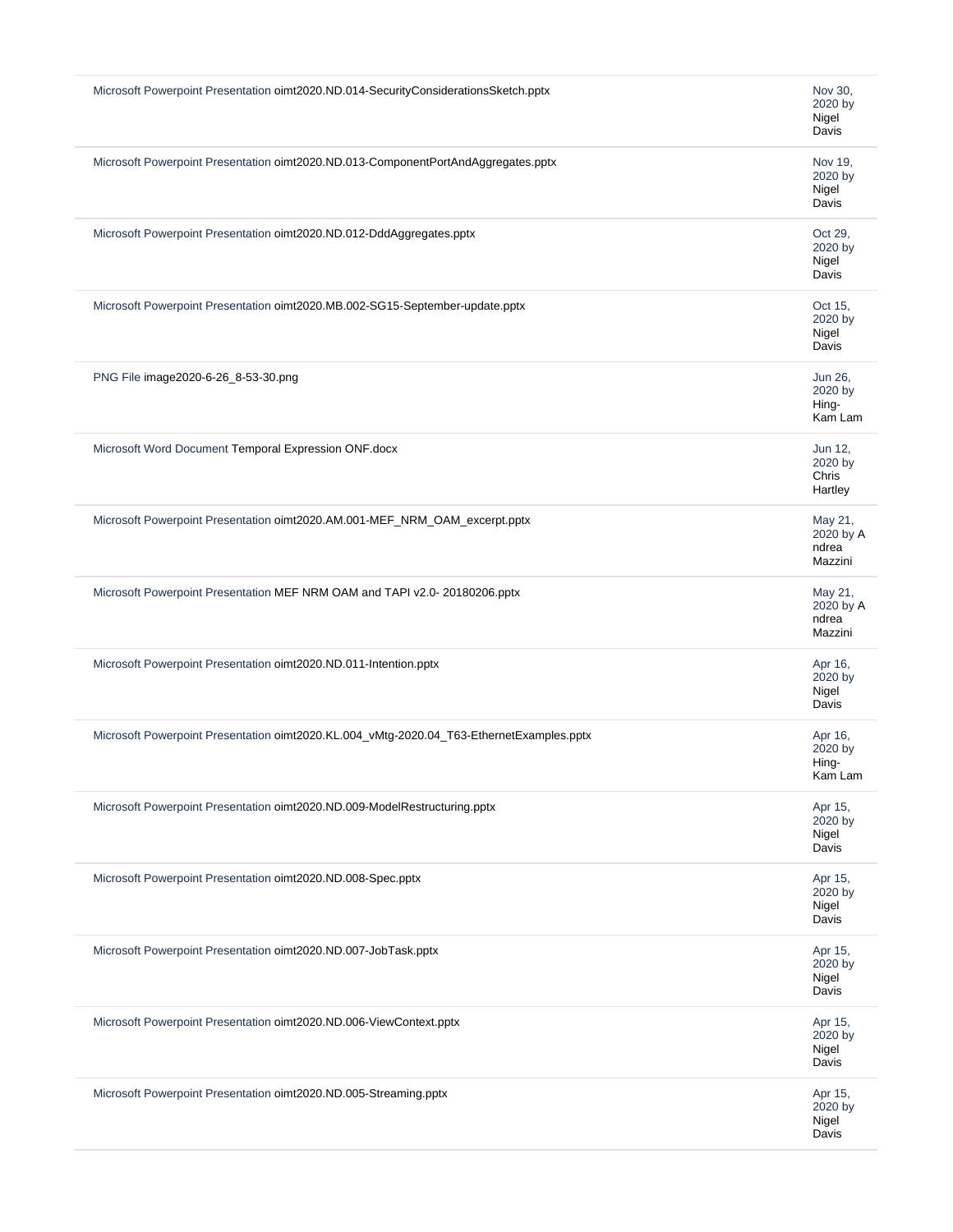| Microsoft Powerpoint Presentation oimt2020.ND.004-PrepForVirtualFaceToFace.pptx                                                                                                                             | Apr 15,<br>2020 by<br>Nigel<br>Davis          |
|-------------------------------------------------------------------------------------------------------------------------------------------------------------------------------------------------------------|-----------------------------------------------|
| Microsoft Powerpoint Presentation omit 2020.KL.003-PrepForVirtualMeeting - Ethernet.pptx                                                                                                                    | Apr 09,<br>2020 by<br>Hing-<br>Kam Lam        |
| Microsoft Excel Spreadsheet ONF Event Types.xlsx                                                                                                                                                            | Mar 12,<br>2020 by<br>Chris<br>Hartley        |
| ZIP Archive oimt2018.BZ.001.16_PapyrusleeeCfmOxygenWorkspace_20200212.zip<br>Updated to February 12 versions (moved data types from ieee802-dot1ab-types to ieee802-types; updated the OpenModelStatements) | Mar 10,<br>2020 by B<br>ernd<br>Zeuner        |
| Microsoft Word Document oimt2020.MB.001-draft-TR-512.3_v1.5.docx                                                                                                                                            | Mar 05,<br>2020 by<br>Malcolm<br><b>Betts</b> |
| Microsoft Powerpoint Presentation ONF_T59_Union_Generics.pptx                                                                                                                                               | Mar 04,<br>2020 by<br>Chris<br>Hartley        |
| ZIP Archive oimt2020.KL.002_cmt-on-TR-512.14_OnfCoreIm-Location.zip                                                                                                                                         | Feb 26,<br>2020 by<br>Hing-<br>Kam Lam        |
| Microsoft Word Document TR-512.14_OnfCoreIm-Location-xbn-review.docx                                                                                                                                        | Feb 24,<br>2020 by X<br>iaobing<br><b>NIU</b> |
| Microsoft Powerpoint 97 Slideshow oimt2020.SS.001-SG15-media-results.ppt                                                                                                                                    | Feb 19,<br>2020 by S<br>tephen<br>Shew        |
| ZIP Archive oimt2020.KL.001_cmt-on-TR-512.13_OnfCoreIm-Party.zip                                                                                                                                            | Feb 19,<br>2020 by<br>Hing-<br>Kam Lam        |
| Microsoft Powerpoint Presentation oimt2020.ND.003-ConsideringPartyAndLocation.pptx                                                                                                                          | Feb 18,<br>2020 by<br>Nigel<br>Davis          |
| ZIP Archive oimt2020.ND.001-draft-TR-512.13_OnfCoreIm-Party.zip                                                                                                                                             | Feb 17,<br>2020 by<br>Nigel<br>Davis          |
| ZIP Archive oimt2020.ND.002-draft-TR-512.14_OnfCoreIm-Location.zip                                                                                                                                          | Feb 17,<br>2020 by<br>Nigel<br>Davis          |
| ZIP Archive TR-512.13_OnfCoreIm-Party-CH.docx.zip                                                                                                                                                           | Feb 05,<br>2020 by<br>Chris<br>Hartley        |
| Microsoft Powerpoint Presentation ThoughtsOnConstraintDomain.pptx                                                                                                                                           | Jan 29,<br>2020 by<br>Chris<br>Hartley        |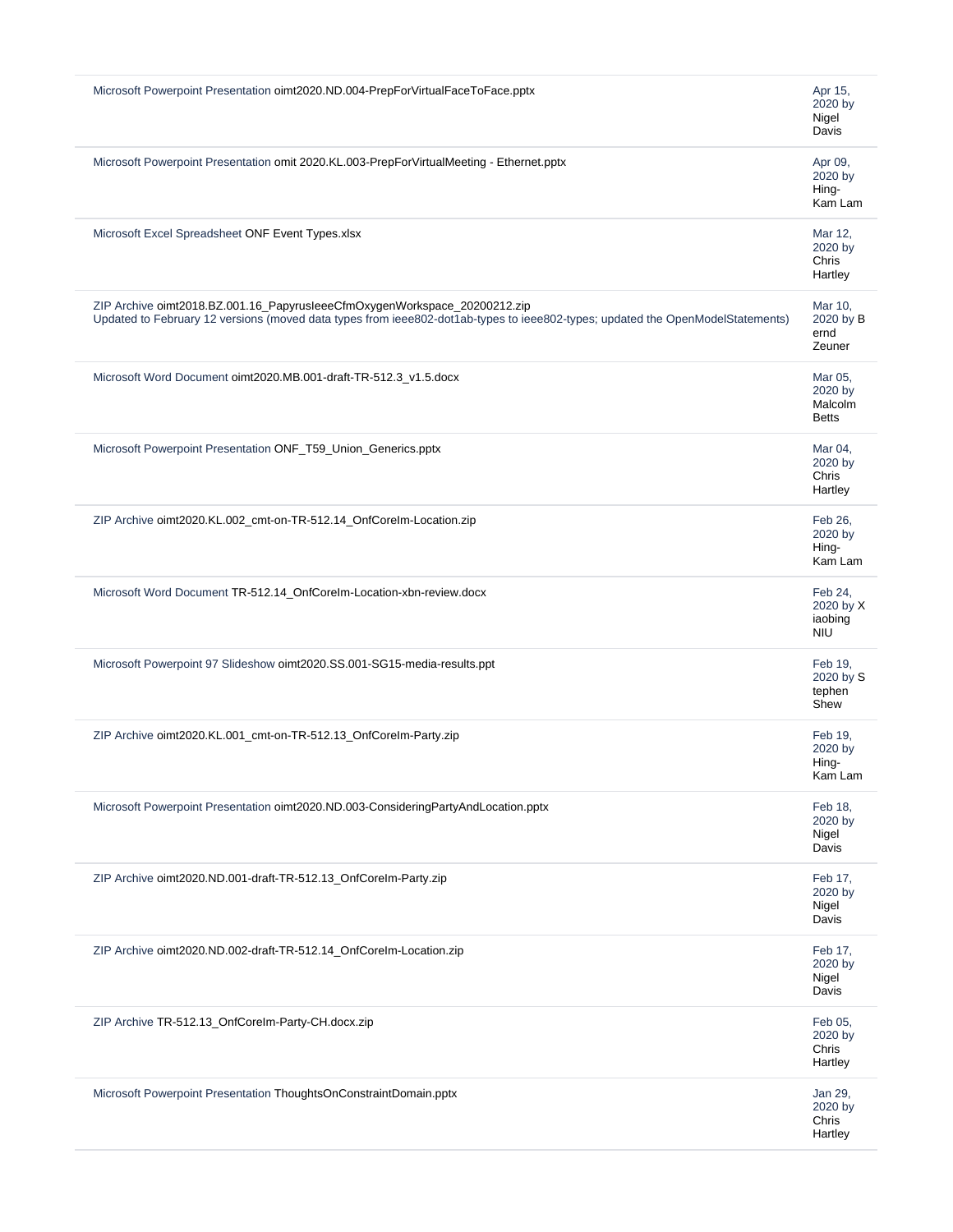| Microsoft Word Document oimt2019.MB.002-draft-TR-512.3_v1.5.d04.docx<br>Dec 19,<br>2019 by<br>Malcolm<br><b>Betts</b><br>Microsoft Word Document oimt2910.MB.003_model-for-VNF-PNF.docx<br>Dec 19,<br>2019 by<br>Malcolm<br><b>Betts</b><br>Microsoft Powerpoint Presentation ONF_T13_Model Structure Overview.pptx<br>Dec 10,<br>2019 by<br>Chris<br>Hartley<br>ZIP Archive oimt2018.BZ.001.15_PapyrusleeeCfmOxygenWorkspace_191015_upd.zip<br>Dec 09,<br>Just editorial corrections in cfm (primaryVid deleted from Mep class and LinktraceInputGrouping data type corrected)<br>2019 by B<br>ernd<br>Zeuner<br>Microsoft Word Document Test.docx<br>Nov 13,<br>2019 by<br>Hing-<br>Kam Lam<br>ZIP Archive oimt2018.BZ.001.14_PapyrusleeeCfmOxygenWorkspace_191015.zip<br>Oct 29,<br>Updated to October 15 versions<br>2019 by B<br>ernd<br>Zeuner<br>Microsoft Powerpoint Presentation oimt.2019.ND.018.00-StreamingSummary.pptx<br>Sep 10,<br>2019 by<br>Nigel<br>Davis<br>Microsoft Powerpoint Presentation oimt.2019.ND.019.00-Occurrence.pptx<br>Sep 09,<br>2019 by<br>Nigel<br>Davis<br>Microsoft Powerpoint Presentation oimt2019.WC.001.00_SD-WAN Requirements and Architecture -V1.pptx<br>Sep 07,<br>2019 by<br>Hing-<br>Kam Lam<br>File oimt.2019.ND.017.00-TapiStreaming.mht<br>Sep 06,<br>2019 by<br>Nigel<br>Davis<br>Microsoft Powerpoint Presentation oimt.2019.ND.016.00-StreamingDiscussion.pptx<br>Sep 06,<br>2019 by<br>Nigel<br>Davis<br>Microsoft Word Document oimt.2019.ND.015.00_TR-512.14_OnfCoreIm-Location.docx<br>Sep 06,<br>2019 by<br>Nigel<br>Davis<br>Microsoft Word Document oimt.2019.ND.014.00_TR-512.13_OnfCoreIm-Party.docx<br>Sep 06,<br>2019 by<br>Nigel<br>Davis<br>Microsoft Powerpoint Presentation oimt2019.KL.006.00_XPath-current-deref.pptx<br>Sep 06,<br>2019 by<br>Hing-<br>Kam Lam<br>Microsoft Powerpoint Presentation oimt2019.KL.003.00_XPath-current-deref.pptx<br>Sep 06,<br>2019 by<br>Hing-<br>Kam Lam |  |
|-------------------------------------------------------------------------------------------------------------------------------------------------------------------------------------------------------------------------------------------------------------------------------------------------------------------------------------------------------------------------------------------------------------------------------------------------------------------------------------------------------------------------------------------------------------------------------------------------------------------------------------------------------------------------------------------------------------------------------------------------------------------------------------------------------------------------------------------------------------------------------------------------------------------------------------------------------------------------------------------------------------------------------------------------------------------------------------------------------------------------------------------------------------------------------------------------------------------------------------------------------------------------------------------------------------------------------------------------------------------------------------------------------------------------------------------------------------------------------------------------------------------------------------------------------------------------------------------------------------------------------------------------------------------------------------------------------------------------------------------------------------------------------------------------------------------------------------------------------------------------------------------------------------------------------------------------------------------|--|
|                                                                                                                                                                                                                                                                                                                                                                                                                                                                                                                                                                                                                                                                                                                                                                                                                                                                                                                                                                                                                                                                                                                                                                                                                                                                                                                                                                                                                                                                                                                                                                                                                                                                                                                                                                                                                                                                                                                                                                   |  |
|                                                                                                                                                                                                                                                                                                                                                                                                                                                                                                                                                                                                                                                                                                                                                                                                                                                                                                                                                                                                                                                                                                                                                                                                                                                                                                                                                                                                                                                                                                                                                                                                                                                                                                                                                                                                                                                                                                                                                                   |  |
|                                                                                                                                                                                                                                                                                                                                                                                                                                                                                                                                                                                                                                                                                                                                                                                                                                                                                                                                                                                                                                                                                                                                                                                                                                                                                                                                                                                                                                                                                                                                                                                                                                                                                                                                                                                                                                                                                                                                                                   |  |
|                                                                                                                                                                                                                                                                                                                                                                                                                                                                                                                                                                                                                                                                                                                                                                                                                                                                                                                                                                                                                                                                                                                                                                                                                                                                                                                                                                                                                                                                                                                                                                                                                                                                                                                                                                                                                                                                                                                                                                   |  |
|                                                                                                                                                                                                                                                                                                                                                                                                                                                                                                                                                                                                                                                                                                                                                                                                                                                                                                                                                                                                                                                                                                                                                                                                                                                                                                                                                                                                                                                                                                                                                                                                                                                                                                                                                                                                                                                                                                                                                                   |  |
|                                                                                                                                                                                                                                                                                                                                                                                                                                                                                                                                                                                                                                                                                                                                                                                                                                                                                                                                                                                                                                                                                                                                                                                                                                                                                                                                                                                                                                                                                                                                                                                                                                                                                                                                                                                                                                                                                                                                                                   |  |
|                                                                                                                                                                                                                                                                                                                                                                                                                                                                                                                                                                                                                                                                                                                                                                                                                                                                                                                                                                                                                                                                                                                                                                                                                                                                                                                                                                                                                                                                                                                                                                                                                                                                                                                                                                                                                                                                                                                                                                   |  |
|                                                                                                                                                                                                                                                                                                                                                                                                                                                                                                                                                                                                                                                                                                                                                                                                                                                                                                                                                                                                                                                                                                                                                                                                                                                                                                                                                                                                                                                                                                                                                                                                                                                                                                                                                                                                                                                                                                                                                                   |  |
|                                                                                                                                                                                                                                                                                                                                                                                                                                                                                                                                                                                                                                                                                                                                                                                                                                                                                                                                                                                                                                                                                                                                                                                                                                                                                                                                                                                                                                                                                                                                                                                                                                                                                                                                                                                                                                                                                                                                                                   |  |
|                                                                                                                                                                                                                                                                                                                                                                                                                                                                                                                                                                                                                                                                                                                                                                                                                                                                                                                                                                                                                                                                                                                                                                                                                                                                                                                                                                                                                                                                                                                                                                                                                                                                                                                                                                                                                                                                                                                                                                   |  |
|                                                                                                                                                                                                                                                                                                                                                                                                                                                                                                                                                                                                                                                                                                                                                                                                                                                                                                                                                                                                                                                                                                                                                                                                                                                                                                                                                                                                                                                                                                                                                                                                                                                                                                                                                                                                                                                                                                                                                                   |  |
|                                                                                                                                                                                                                                                                                                                                                                                                                                                                                                                                                                                                                                                                                                                                                                                                                                                                                                                                                                                                                                                                                                                                                                                                                                                                                                                                                                                                                                                                                                                                                                                                                                                                                                                                                                                                                                                                                                                                                                   |  |
|                                                                                                                                                                                                                                                                                                                                                                                                                                                                                                                                                                                                                                                                                                                                                                                                                                                                                                                                                                                                                                                                                                                                                                                                                                                                                                                                                                                                                                                                                                                                                                                                                                                                                                                                                                                                                                                                                                                                                                   |  |
|                                                                                                                                                                                                                                                                                                                                                                                                                                                                                                                                                                                                                                                                                                                                                                                                                                                                                                                                                                                                                                                                                                                                                                                                                                                                                                                                                                                                                                                                                                                                                                                                                                                                                                                                                                                                                                                                                                                                                                   |  |
|                                                                                                                                                                                                                                                                                                                                                                                                                                                                                                                                                                                                                                                                                                                                                                                                                                                                                                                                                                                                                                                                                                                                                                                                                                                                                                                                                                                                                                                                                                                                                                                                                                                                                                                                                                                                                                                                                                                                                                   |  |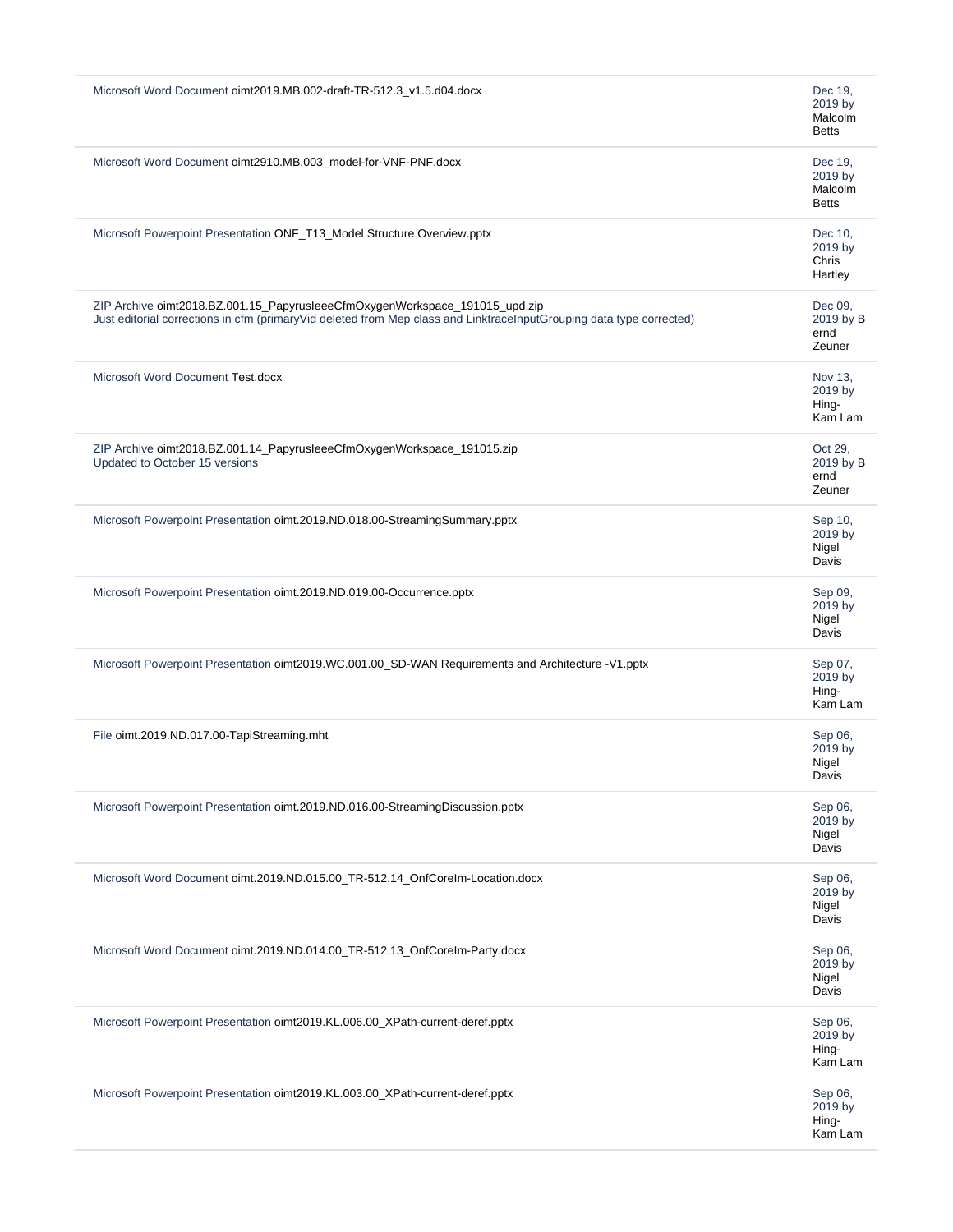| Microsoft Word Document oimt2019.MB.002.02-draft-TR-512.3_v1.5.d03.docx                                                                    | Sep 05,<br>2019 by<br>Malcolm<br><b>Betts</b> |
|--------------------------------------------------------------------------------------------------------------------------------------------|-----------------------------------------------|
| Microsoft Powerpoint Presentation ONF_T62_ConfigOperationalState.pptx                                                                      | Aug 29,<br>2019 by<br>Chris<br>Hartley        |
| Microsoft Powerpoint Presentation ONF_T61_ModelExtensions.pptx                                                                             | Aug 29,<br>2019 by<br>Chris<br>Hartley        |
| Microsoft Powerpoint Presentation ONF_T57_Profile_Template.pptx                                                                            | Aug 29,<br>2019 by<br>Chris<br>Hartley        |
| Microsoft Powerpoint Presentation ONF_Txx_ExpectedEquipment.pptx                                                                           | Aug 29,<br>2019 by<br>Chris<br>Hartley        |
| Microsoft Powerpoint Presentation ONF_Txx_ConnectorPinStrand.pptx                                                                          | Aug 29,<br>2019 by<br>Chris<br>Hartley        |
| Microsoft Powerpoint Presentation ONF_T63_EthernetExamples.pptx                                                                            | Aug 29,<br>2019 by<br>Chris<br>Hartley        |
| ZIP Archive oimt2018.BZ.001.13_PapyrusleeeCfmOxygenWorkspace_190716_upd.zip<br>BridgePort class is added to the ieee802-dot1q-bridge model | Aug 27,<br>2019 by B<br>ernd<br>Zeuner        |
| ZIP Archive oimt2018.BZ.001.12_PapyrusleeeCfmOxygenWorkspace_190716.zip<br>Updated to July 16 versions                                     | Aug 20,<br>2019 by B<br>ernd<br>Zeuner        |
| Microsoft Word Document oimt2019.MB.002.01-draft-TR-512.3_v1.5.d02.docx                                                                    | Aug 16,<br>2019 by<br>Malcolm<br><b>Betts</b> |
| Microsoft Powerpoint 97 Slideshow oimt2019.SS.002-SG15-media-results.ppt                                                                   | Aug 13,<br>2019 by S<br>tephen<br>Shew        |
| Microsoft Excel Spreadsheet oimt2018.KL.001.18_oimt-work-items.xlsx                                                                        | Aug 01,<br>2019 by<br>Hing-<br>Kam Lam        |
| Microsoft Word Document ONF Extension by Decoration.docx                                                                                   | Jul 18,<br>2019 by<br>Chris<br>Hartley        |
| Microsoft Powerpoint Presentation oimt.2019.ND.013.00_ProfilesAndTemplates.pptx                                                            | Jun 15,<br>2019 by<br>Nigel<br>Davis          |
| Microsoft Word Document oimt2019.MB.002.00-TR-512.3_v1.5.d01.docx                                                                          | May 22,<br>2019 by<br>Malcolm<br><b>Betts</b> |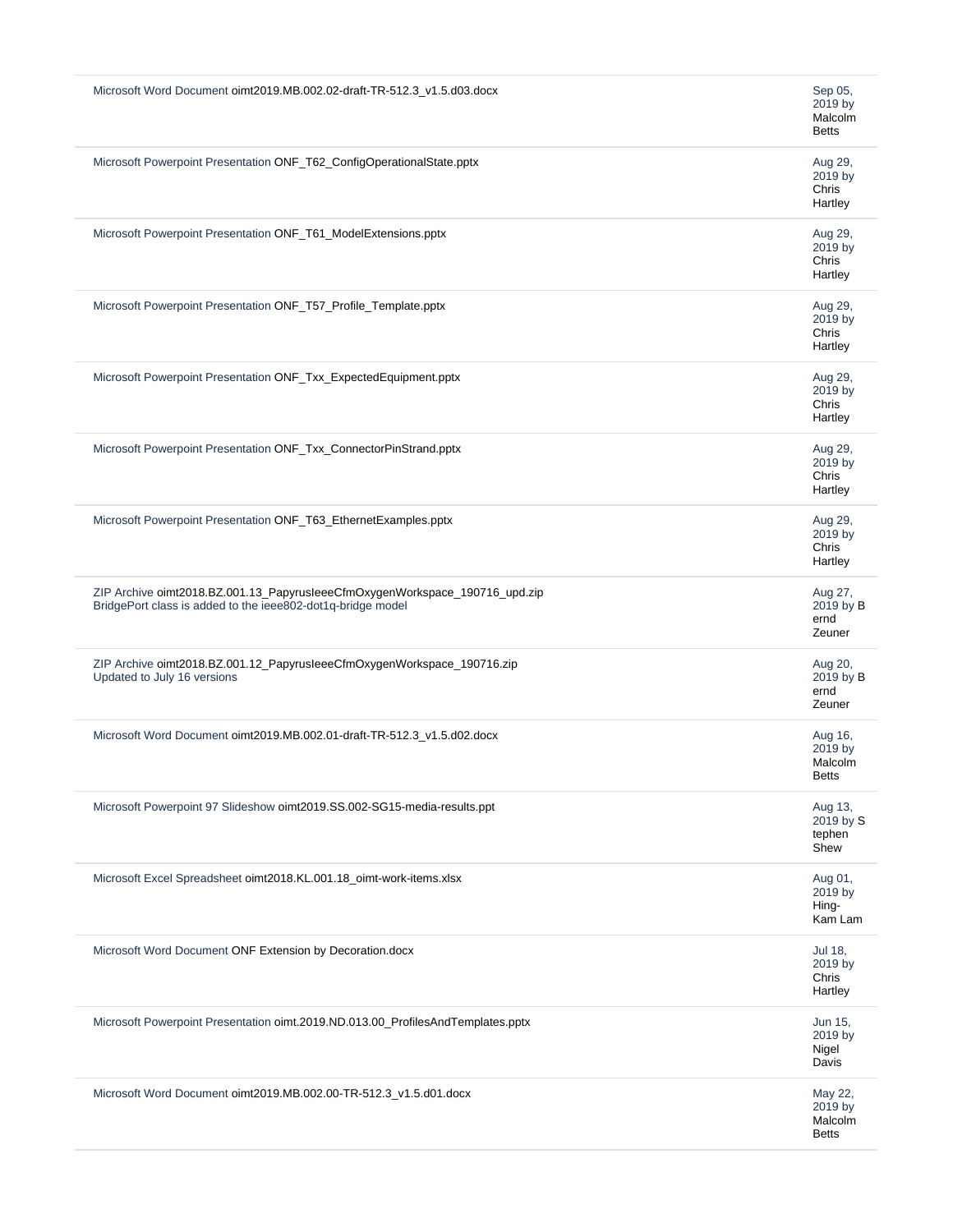| Microsoft Powerpoint Presentation oimt.2019.ND.012.01_SpecModelRework.pptx                                | May 09,<br>2019 by<br>Nigel<br>Davis                |
|-----------------------------------------------------------------------------------------------------------|-----------------------------------------------------|
| Microsoft Powerpoint Presentation OIMT-Consideration about VN combing and splitting.pptx                  | May 09,<br>2019 by X<br>iaobing<br><b>NIU</b>       |
| Microsoft Powerpoint Presentation ONF_Txx_Occurence Pattern.pptx                                          | May 09,<br>2019 by<br>Chris<br>Hartley              |
| Microsoft Powerpoint Presentation oimt2019.SSL.001.02_TAPI PhotonicMediaModel.pptx                        | May 08,<br>2019 by S<br>tephane<br>$St-$<br>Laurent |
| Microsoft Powerpoint Presentation oimt2019.SSL.001.01_TAPI PhotonicMediaModel.pptx                        | May 08,<br>2019 by S<br>tephane<br>St-<br>Laurent   |
| Microsoft Powerpoint Presentation TAPI_Multilayer_abstraction_model_v1.pptx                               | May 07,<br>2019 by A<br>rturo<br>Mayoral            |
| Microsoft Powerpoint Presentation oimt2019.TT.001.02_spn-im-express.pptx                                  | May 07,<br>2019 by Z<br>hang<br>Tingting            |
| Microsoft Powerpoint Presentation oimt.2019.KL.005.01_Tutorial_(P4)_Guidelines-Tooling.pptx               | May 05,<br>2019 by<br>Hing-<br>Kam Lam              |
| Microsoft Powerpoint Presentation oimt2019.TT.001.01_spn-im-express.pptx                                  | May 05,<br>2019 by Z<br>hang<br>Tingting            |
| Microsoft Powerpoint Presentation oimt.2019.ND.004.01_VnServiceResourceReallyCapability&UseViaIntent.pptx | May 05,<br>2019 by<br>Nigel<br>Davis                |
| Microsoft Powerpoint Presentation oimt.2019.ND.009.03_ProvidingAndMaintainingAView.pptx                   | May 05,<br>2019 by<br>Nigel<br>Davis                |
| Microsoft Powerpoint Presentation oimt.2019.KL.005.00_Tutorial_(P4)_Guidelines-Tooling.pptx               | May 04,<br>2019 by<br>Hing-<br>Kam Lam              |
| Microsoft Powerpoint Presentation oimt.2019.KL.004.00_Tutorial_(P2)_CoreModel.pptx                        | May 04,<br>2019 by<br>Hing-<br>Kam Lam              |
| Microsoft Powerpoint Presentation oimt.2019.KL.003.00_Tutorial_(P0)_Introduction.pptx                     | May 04,<br>2019 by<br>Hing-<br>Kam Lam              |
|                                                                                                           |                                                     |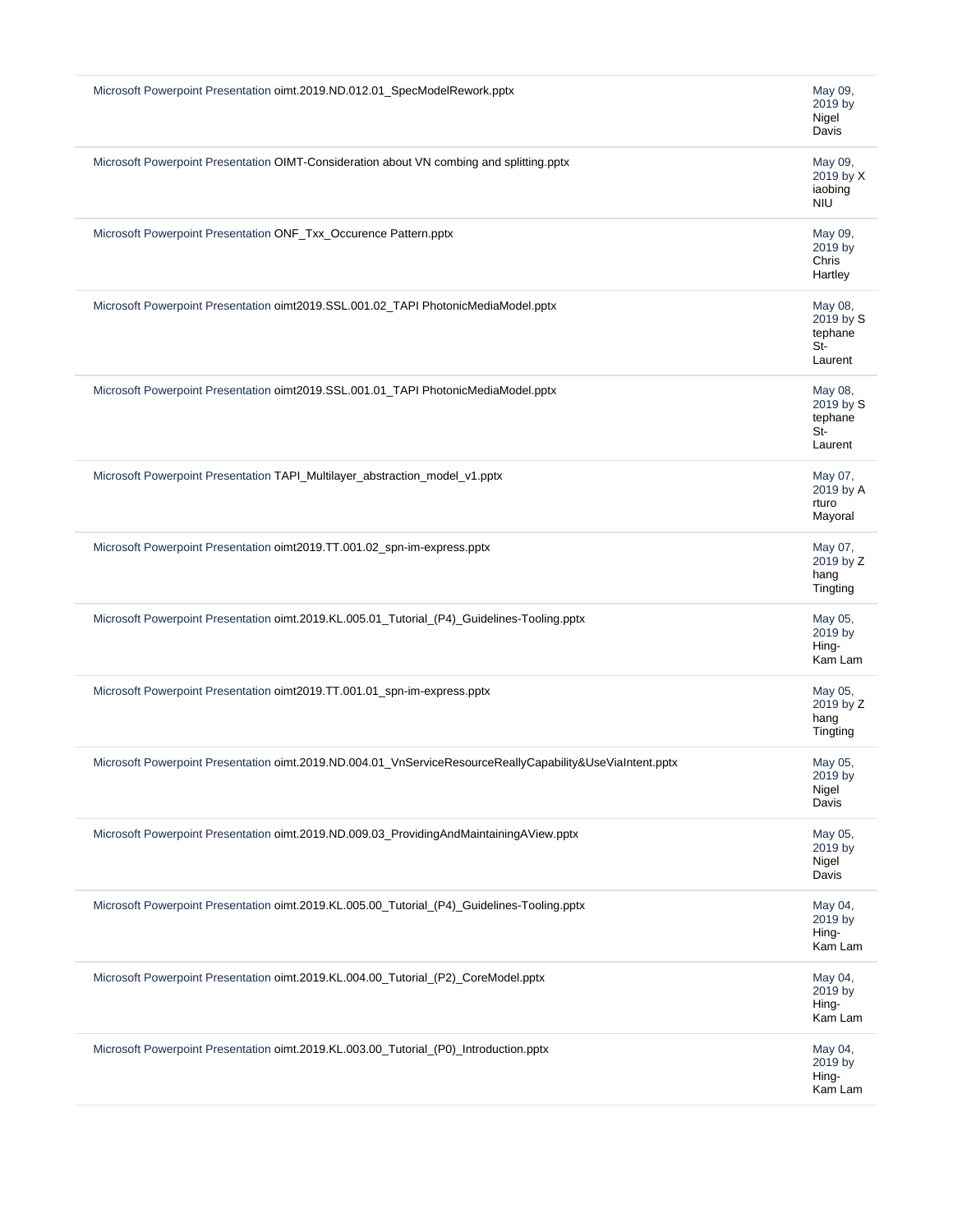| Microsoft Powerpoint Presentation oimt.2019.ND.011.00_ProfilesAndTemplates.pptx           | May 03,<br>2019 by<br>Nigel<br>Davis     |
|-------------------------------------------------------------------------------------------|------------------------------------------|
| Microsoft Powerpoint Presentation oimt.2019.ND.010.01_ModelExtensionMethodology.pptx      | May 03,<br>2019 by<br>Nigel<br>Davis     |
| Microsoft Excel Spreadsheet oimt2018.KL.001.17_oimt-work-items.xlsx                       | May 01,<br>2019 by<br>Hing-<br>Kam Lam   |
| Microsoft Powerpoint Presentation ONF_T57_Template_Profile.pptx                           | Apr 18,<br>2019 by<br>Chris<br>Hartley   |
| Microsoft Powerpoint Presentation ONF_T13_ModelStructure.pptx                             | Mar 27,<br>2019 by<br>Chris<br>Hartley   |
| Microsoft Powerpoint Presentation ONF_T55_Tosca_Profile.pptx                              | Mar 27,<br>2019 by<br>Chris<br>Hartley   |
| Microsoft Powerpoint Presentation oimt2019.AM.001.02_TAPI PhotonicConnectivityModel.pptx  | Mar 24,<br>2019 by A<br>ndrea<br>Mazzini |
| Microsoft Powerpoint Presentation otcc2019.AM.003.01-Routing.pptx                         | Mar 24,<br>2019 by A<br>ndrea<br>Mazzini |
| Microsoft Powerpoint Presentation oimt2019.KL.002.01_Scope&Approach-of-IP-WorkItems.pptx  | Mar 21,<br>2019 by<br>Hing-<br>Kam Lam   |
| Microsoft Powerpoint Presentation otcc2019.AM.002.01-Multilayer_Scenarios.pptx            | Mar 18,<br>2019 by A<br>ndrea<br>Mazzini |
| Microsoft Powerpoint Presentation MapperPattern.pptx                                      | Mar 18,<br>2019 by<br>Chris<br>Hartley   |
| Microsoft Powerpoint Presentation ONF_T41_IdentityImplementation.pptx                     | Mar 17,<br>2019 by<br>Chris<br>Hartley   |
| Microsoft Powerpoint Presentation otcc2019.AM.002.00-Multilayer_Scenarios.pptx            | Mar 17,<br>2019 by A<br>ndrea<br>Mazzini |
| Microsoft Powerpoint Presentation oimt.2019.ND.008.00_PropertyValueProfiles.pptx          | Mar 17,<br>2019 by<br>Nigel<br>Davis     |
| Microsoft Powerpoint Presentation oimt.2019.ND.007.00_IntentionAndOperationsPatterns.pptx | Mar 16,<br>2019 by<br>Nigel<br>Davis     |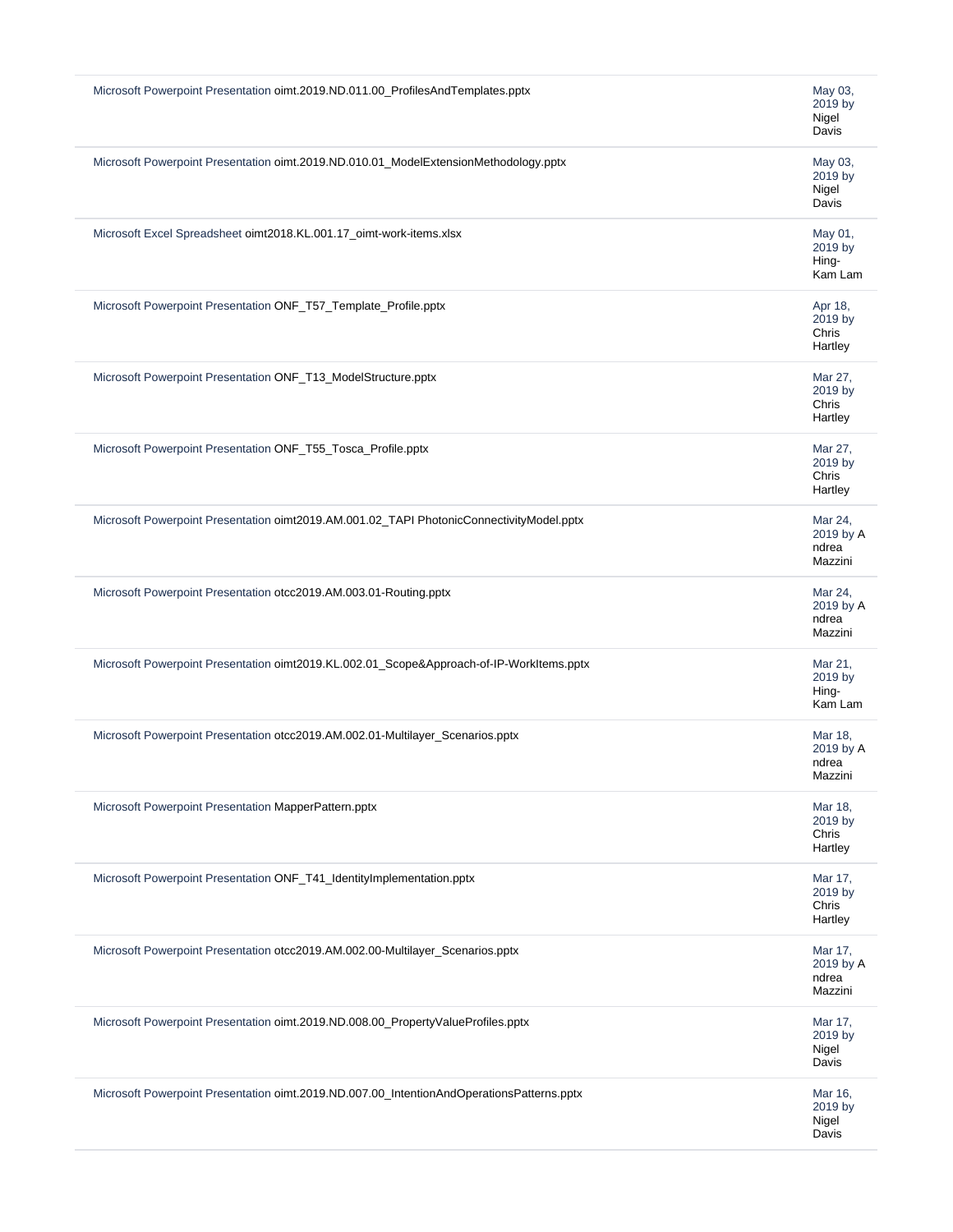| Microsoft Powerpoint Presentation oimt.2019.ND.006.00_EquipmentNotes.pptx                             | Mar 16,<br>2019 by<br>Nigel<br>Davis          |
|-------------------------------------------------------------------------------------------------------|-----------------------------------------------|
| Microsoft Powerpoint Presentation oimt.2019.ND.005.00_DataTypes.pptx                                  | Mar 16,<br>2019 by<br>Nigel<br>Davis          |
| Microsoft Powerpoint Presentation oimt.2019.ND.003.00_TopologyAndFcProperties.pptx                    | Mar 16,<br>2019 by<br>Nigel<br>Davis          |
| Microsoft Powerpoint Presentation oimt2019.AM.001_TAPI PhotonicConnectivityModel.pptx                 | Mar 14,<br>2019 by A<br>ndrea<br>Mazzini      |
| Microsoft Powerpoint Presentation oimt2019.KL.002.00_Scope&Approach-of-IP-WorkItems.pptx              | Mar 14,<br>2019 by<br>Hing-<br>Kam Lam        |
| Microsoft Excel Spreadsheet oimt2018.KL.001.16_oimt-work-items.xlsx                                   | Mar 07,<br>2019 by<br>Hing-<br>Kam Lam        |
| Microsoft Powerpoint Presentation Entities and Datatatypes ONF.pptx                                   | Mar 07,<br>2019 by<br>Chris<br>Hartley        |
| Microsoft Word Document Entities and Datatatypes ONF.docx                                             | Mar 06,<br>2019 by<br>Chris<br>Hartley        |
| Microsoft Word Document oimt2019.MB.001_representation-of-capacity.docx                               | Mar 05,<br>2019 by<br>Malcolm<br><b>Betts</b> |
| Microsoft Excel Spreadsheet oimt2018.KL.001.15_oimt-work-items.xlsx                                   | Mar 01,<br>2019 by<br>Hing-<br>Kam Lam        |
| Microsoft Powerpoint Presentation oimt2019.ND.002.00_ServiceResourceCapabilityAndIntent-20190221.pptx | Feb 21,<br>2019 by<br>Nigel<br>Davis          |
| Microsoft Word Document NotesOnLLDPforTAPI am120219.docx                                              | Feb 12,<br>2019 by A<br>ndrea<br>Mazzini      |
| Microsoft Powerpoint Presentation oimt2019.SS.001-SG15-media-architecture-v2.pptx                     | Feb 08,<br>2019 by S<br>tephen<br>Shew        |
| Microsoft Powerpoint Presentation oimt2011.SS.001-SG15-media-architecture.pptx                        | Feb 07,<br>2019 by S<br>tephen<br>Shew        |
| Microsoft Word Document oimt2019.KL.001.01_BeijingMeetingInfo.docx                                    | Jan 30,<br>2019 by<br>Hing-<br>Kam Lam        |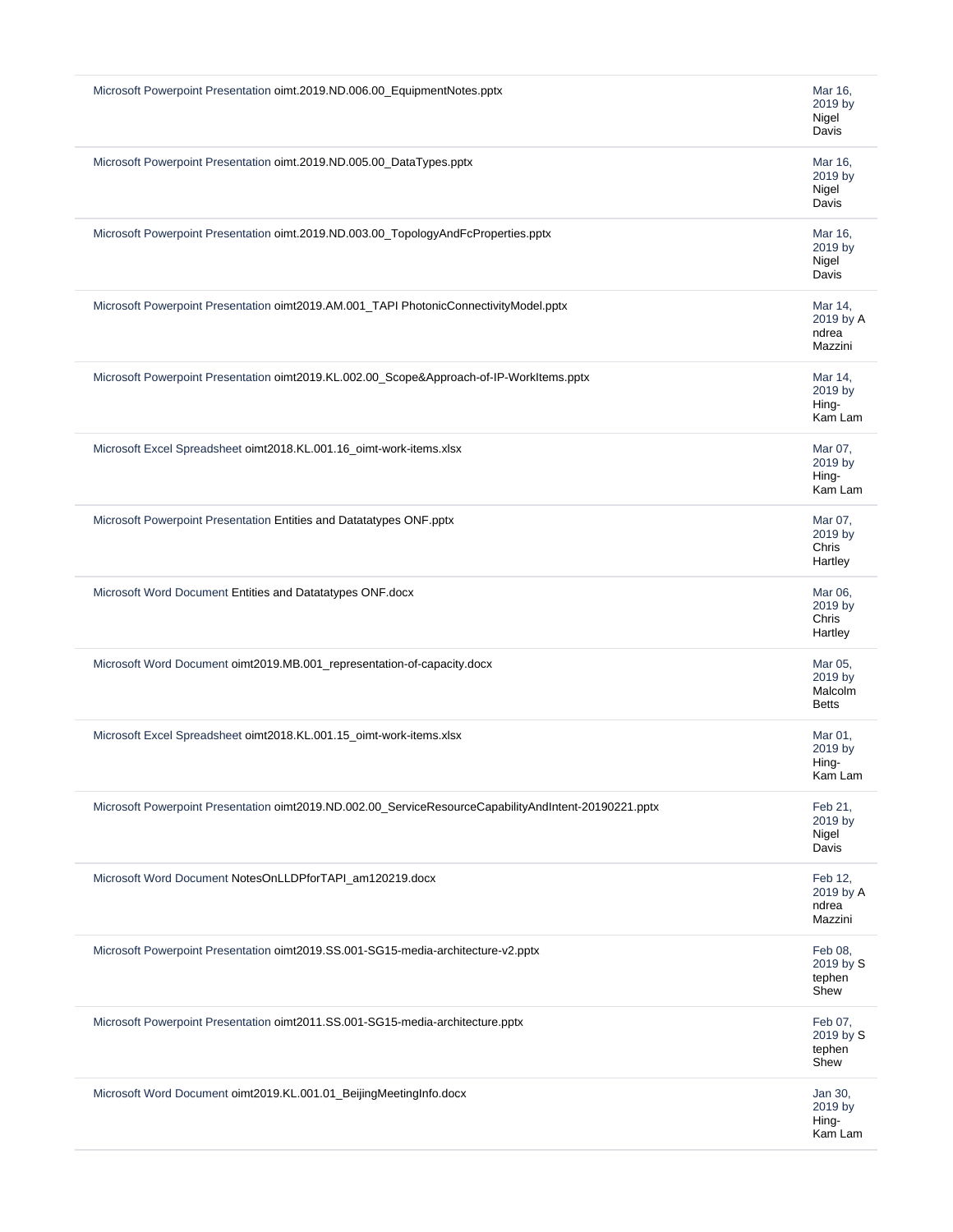| Microsoft Word Document oimt2019.KL.001.00_BeijingMeetingInfo.docx                                         | Jan 23,<br>2019 by<br>Hing-<br>Kam Lam            |
|------------------------------------------------------------------------------------------------------------|---------------------------------------------------|
| Microsoft Word Document oimt2019.ND.001.00_SydneyMeetingInfo.docx                                          | Jan 17,<br>2019 by<br>Nigel<br>Davis              |
| Microsoft Excel Spreadsheet oimt2018.KL.001.14_oimt-work-items.xlsx                                        | Jan 10,<br>2019 by<br>Hing-<br>Kam Lam            |
| Microsoft Excel Spreadsheet oimt2018.KL.001.13_oimt-work-items.xlsx                                        | Jan 03,<br>2019 by<br>Hing-<br>Kam Lam            |
| PDF File oimt2018.AS.001.00_OpenConfig for ONF-TAPI Dec2018.pdf                                            | Dec 20,<br>2018 by<br>Hing-<br>Kam Lam            |
| ZIP Archive oimt2018.KL.011.00_ieee802-dot1q-cfm-yang_2018.12.10.zip                                       | Dec 18,<br>2018 by<br>Hing-<br>Kam Lam            |
| ZIP Archive oimt2018.BZ.001.10_PapyrusleeeCfmOxygenWorkspace_181218.zip<br>Updated to December 10 versions | Dec 18,<br>2018 by B<br>ernd<br>Zeuner            |
| Microsoft Excel Spreadsheet oimt2018.KL.001.12_oimt-work-items.xlsx                                        | Dec 13,<br>2018 by<br>Hing-<br>Kam Lam            |
| Microsoft Word Document oimt2018.KL.010.00_Draft_to_SG15_&_MEF_on ONF TR-512 v1.4-info.docx                | Dec 13,<br>2018 by<br>Hing-<br>Kam Lam            |
| Microsoft Word Document GSTR-TN5G-2018-10.docx                                                             | Dec 07,<br>2018 by<br>Malcolm<br><b>Betts</b>     |
| Microsoft Powerpoint Presentation Photonic Model V15.pptx                                                  | Dec 07,<br>2018 by S<br>tephane<br>St-<br>Laurent |
| ZIP Archive BZ_Photos_2018.12.06.zip                                                                       | Dec 07,<br>2018 by<br>Hing-<br>Kam Lam            |
| Microsoft Excel Spreadsheet oimt2018.KL.001.11_oimt-work-items.xlsx                                        | Dec 06,<br>2018 by<br>Hing-<br>Kam Lam            |
| Microsoft Powerpoint Presentation ModelAspectMechanisms.pptx                                               | Dec 06,<br>2018 by<br>Chris<br>Hartley            |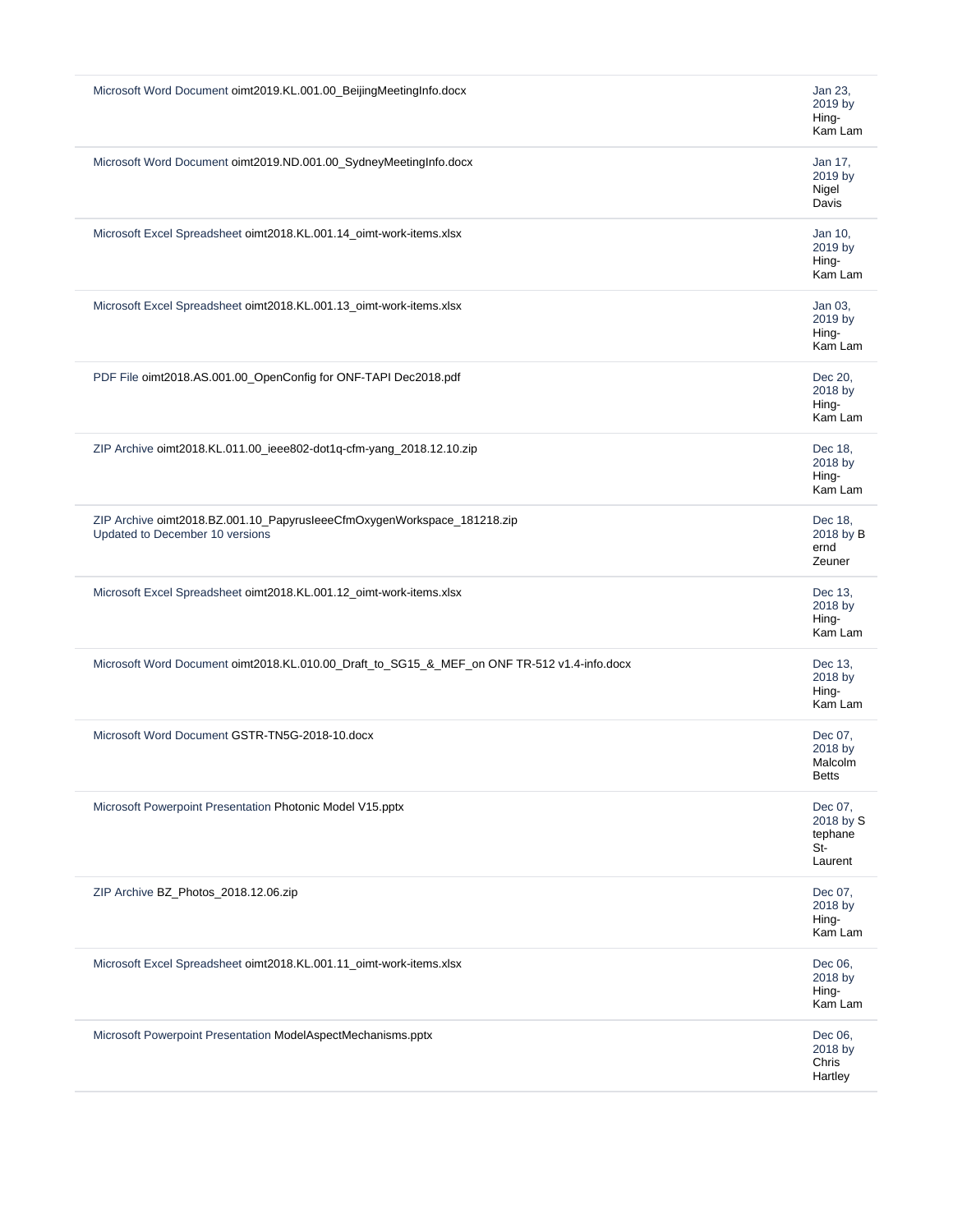| Microsoft Powerpoint Presentation oimt2018.ND.036.00_CapabilityServiceNeedIntentConstraint .pptx               | Dec 05,<br>2018 by<br>Nigel<br>Davis                |
|----------------------------------------------------------------------------------------------------------------|-----------------------------------------------------|
| Microsoft Powerpoint Presentation oimt2018.ND.019.02_LtpPortAndSpec.pptx                                       | Dec 05,<br>2018 by<br>Nigel<br>Davis                |
| Microsoft Powerpoint Presentation oimt2018.ND.035.02_IntroOimtProjects.pptx                                    | Dec 04,<br>2018 by<br>Nigel<br>Davis                |
| Microsoft Powerpoint Presentation Facebook TIP L0 Model Overview 2018.pptx                                     | Dec 04,<br>2018 by S<br>tephane<br>$St-$<br>Laurent |
| Microsoft Powerpoint Presentation oimt2018.ND.034.01_SpecModelApplication-20181204.pptx                        | Dec 04,<br>2018 by<br>Nigel<br>Davis                |
| Microsoft Powerpoint Presentation ONF_T36b_CPU-Memory.pptx                                                     | Dec 03,<br>2018 by<br>Chris<br>Hartley              |
| Microsoft Powerpoint Presentation ONF_T36a_Storage.pptx                                                        | Dec 03,<br>2018 by<br>Chris<br>Hartley              |
| Microsoft Powerpoint Presentation oimt2018.ND.033.00_ToscaJointWorking.pptx                                    | Dec 03,<br>2018 by<br>Nigel<br>Davis                |
| Microsoft Excel Spreadsheet oimt2018.KL.001.10_oimt-work-items.xlsx                                            | Nov 29,<br>2018 by<br>Hing-<br>Kam Lam              |
| ZIP Archive oimt2018.BZ.001.09_PapyrusleeeCfmOxygenWorkspace_181120.zip<br>Missing cfm MIP class diagram added | Nov 20,<br>2018 by B<br>ernd<br>Zeuner              |
| ZIP Archive oimt2018.BZ.001.08_PapyrusleeeCfmOxygenWorkspace_181116.zip<br>Updated to October 22 versions      | Nov 16,<br>2018 by B<br>ernd<br>Zeuner              |
| Microsoft Excel Spreadsheet ONF F2F Dec2018_r3.xlsx                                                            | Oct 25,<br>2018 by<br>Hing-<br>Kam Lam              |
| Microsoft Excel Spreadsheet oimt2018.KL.001.09_oimt-work-items.xlsx                                            | Oct 25,<br>2018 by<br>Hing-<br>Kam Lam              |
| Microsoft Powerpoint Presentation TR-512.P.2-V0-1.pptx                                                         | Oct 25,<br>2018 by<br>Chris<br>Hartley              |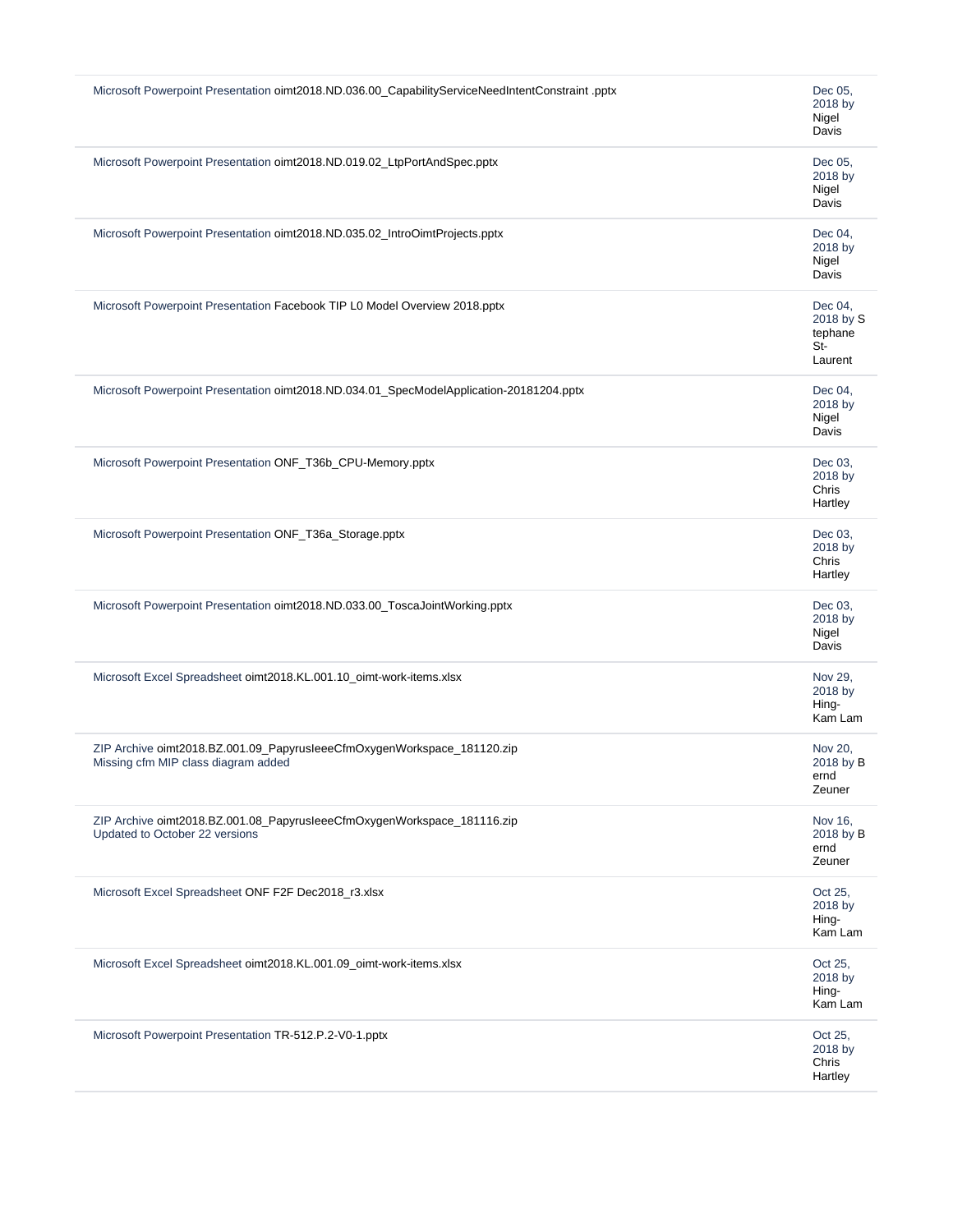| Microsoft Word Document oimt2018.KL.008.19_reviewPlan.docx                                                                  | Oct 25,<br>2018 by<br>Hing-<br>Kam Lam |
|-----------------------------------------------------------------------------------------------------------------------------|----------------------------------------|
| Microsoft Word Document oimt2018.KL.009.03.dec-agenda-plan.docx                                                             | Oct 25,<br>2018 by<br>Hing-<br>Kam Lam |
| Microsoft Powerpoint 97 Slideshow oimt2018.SS.002-SG15-media-results.ppt                                                    | Oct 22,<br>2018 by S<br>tephen<br>Shew |
| Microsoft Excel Spreadsheet oimt2018.KL.001.08_oimt-work-items.xlsx                                                         | Oct 04,<br>2018 by<br>Hing-<br>Kam Lam |
| Microsoft Excel Spreadsheet oimt2018.KL.001.07_oimt-work-items.xlsx                                                         | Oct 04,<br>2018 by<br>Hing-<br>Kam Lam |
| Microsoft Word Document oimt2018.KL.008.18_reviewPlan.docx                                                                  | Sep 20,<br>2018 by<br>Hing-<br>Kam Lam |
| Microsoft Word Document oimt2018.KL.009.02.dec-agenda-plan.docx                                                             | Sep 20,<br>2018 by<br>Hing-<br>Kam Lam |
| Microsoft Powerpoint Presentation oimt2018.ND.032.00_RoutingConstraints.pptx                                                | Sep 20,<br>2018 by<br>Nigel<br>Davis   |
| ZIP Archive oimt2018.BZ.001.07_PapyrusleeeCfmOxygenWorkspace_180918.zip<br>CfmOperation and bit set data types updated      | Sep 18,<br>2018 by B<br>ernd<br>Zeuner |
| Microsoft Word Document oimt2018.ND.021.03-TR-512.A.7_OnfCoreIm-Appendix-ControlAndInteractionExamples.docx                 | Sep 17,<br>2018 by<br>Nigel<br>Davis   |
| Microsoft Word Document SupersededByoimt2018.ND.021-TR-512.A.7_OnfCoreIm-Appendix-ControlAndInteractionExamples-CH.<br>docx | Sep 17,<br>2018 by<br>Nigel<br>Davis   |
| Microsoft Powerpoint Presentation ONF Model Intro Presentation.pptx                                                         | Sep 10,<br>2018 by<br>Chris<br>Hartley |
| Microsoft Word Document oimt2018.KL.009.01.dec-agenda-plan.docx                                                             | Sep 06,<br>2018 by<br>Hing-<br>Kam Lam |
| Microsoft Word Document oimt2018.KL.008.17_reviewPlan.docx                                                                  | Aug 30,<br>2018 by<br>Hing-<br>Kam Lam |
| Microsoft Word Document oimt2018.KL.009.00.dec-agenda-plan.docx                                                             | Aug 30,<br>2018 by<br>Hing-<br>Kam Lam |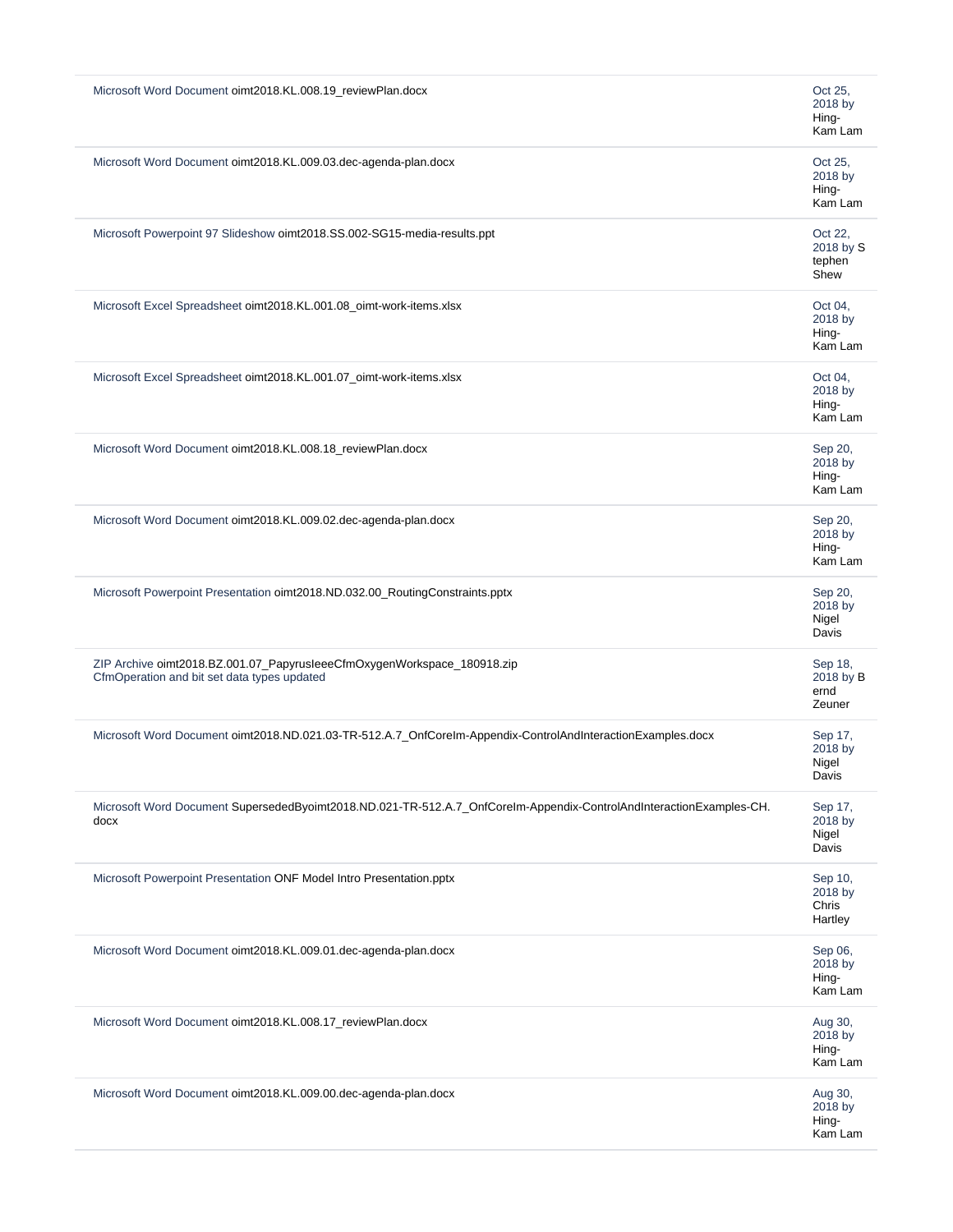| Microsoft Word Document oimt2018.KL.008.16_reviewPlan.docx<br>Microsoft Word Document oimt2018.KL.008.15_reviewPlan.docx<br>Microsoft Word Document oimt2018.KL.008.14_reviewPlan.docx<br>ZIP Archive oimt2018.ND.031.00_TR-512.10_V1.4ForReview_IncDiffV1.3.1.zip | Aug 15,<br>2018 by<br>Hing-<br>Kam Lam<br>Aug 02,<br>2018 by<br>Hing-<br>Kam Lam<br>Aug 01,<br>2018 by<br>Hing-<br>Kam Lam |
|--------------------------------------------------------------------------------------------------------------------------------------------------------------------------------------------------------------------------------------------------------------------|----------------------------------------------------------------------------------------------------------------------------|
|                                                                                                                                                                                                                                                                    |                                                                                                                            |
|                                                                                                                                                                                                                                                                    |                                                                                                                            |
|                                                                                                                                                                                                                                                                    |                                                                                                                            |
|                                                                                                                                                                                                                                                                    | Aug 01,<br>2018 by<br>Nigel<br>Davis                                                                                       |
| Microsoft Word Document oimt2018.KL.008.13_reviewPlan.docx                                                                                                                                                                                                         | Aug 01,<br>2018 by<br>Hing-<br>Kam Lam                                                                                     |
| ZIP Archive oimt2018.ND.030.00_TR-512.A.13__V1.4ForReview.zip                                                                                                                                                                                                      | Jul 31,<br>2018 by<br>Nigel<br>Davis                                                                                       |
| ZIP Archive oimt2018.ND.029.00_TR-512.A.1_V1.4ForReview_IncDiffV1.3.1.zip                                                                                                                                                                                          | Jul 31,<br>2018 by<br>Nigel<br>Davis                                                                                       |
| ZIP Archive oimt2018.ND.028.00_TR-512.1_V1.4ForReview_IncDiffV1.3.1.zip                                                                                                                                                                                            | Jul 31,<br>2018 by<br>Nigel<br>Davis                                                                                       |
| ZIP Archive oimt2018.ND.027.00_TR-512.DD_V1.4ForReview_IncDiffV1.3.1.zip                                                                                                                                                                                           | Jul 31,<br>2018 by<br>Nigel<br>Davis                                                                                       |
| Microsoft Word Document draft_ONF_LS_003-MB_to_SG15_on_Media_r1.docx                                                                                                                                                                                               | Jul 31,<br>2018 by<br>Hing-<br>Kam Lam                                                                                     |
| ZIP Archive oimt2018.BZ.001.06_PapyrusleeeCfmOxygenWorkspace_180731.zip<br>Choice and Bits typed data types updated                                                                                                                                                | Jul 31,<br>2018 by B<br>ernd<br>Zeuner                                                                                     |
| Microsoft Powerpoint Presentation ONF_T34_LTP_PortV2.pptx                                                                                                                                                                                                          | Jul 27,<br>2018 by<br>Chris                                                                                                |
|                                                                                                                                                                                                                                                                    | Hartley                                                                                                                    |
| Microsoft Word Document draft_ONF_LS_003_to_SG15_on_Media.docx                                                                                                                                                                                                     | Jul 26,<br>2018 by<br>Hing-<br>Kam Lam                                                                                     |
| Microsoft Word Document oimt2018.KL.008.12_reviewPlan.docx                                                                                                                                                                                                         | Jul 26,<br>2018 by<br>Hing-<br>Kam Lam                                                                                     |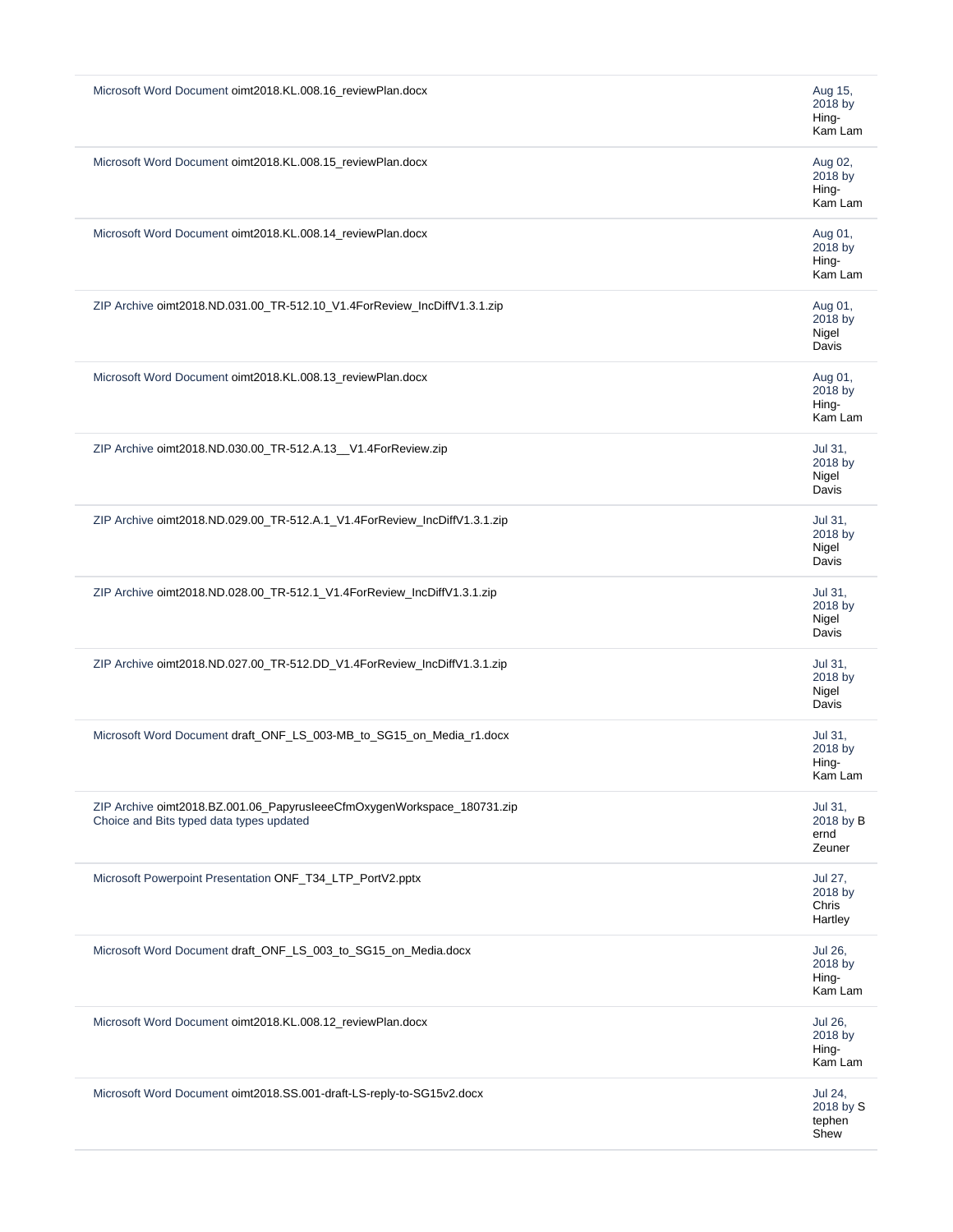| Microsoft Word Document oimt2018.KL.008.11_reviewPlan.docx                | Jul 23,<br>2018 by<br>Hing-<br>Kam Lam        |
|---------------------------------------------------------------------------|-----------------------------------------------|
| ZIP Archive oimt2018.ND.026.00_TR-512.7_V1.4ForReview_IncDiffV1.3.1.zip   | Jul 23,<br>2018 by<br>Nigel<br>Davis          |
| Microsoft Word Document oimt2018.SS.001-draft-LS-reply-to-SG15.docx       | Jul 19,<br>2018 by S<br>tephen<br>Shew        |
| Microsoft Word Document oimt2018.KL.008.10_reviewPlan.docx                | Jul 19,<br>2018 by<br>Hing-<br>Kam Lam        |
| Microsoft Word Document oimt2018.KL.008.09_reviewPlan.docx                | <b>Jul 13,</b><br>2018 by<br>Hing-<br>Kam Lam |
| ZIP Archive oimt2018.ND.025.00_TR-512.A.2_V1.4ForReview_IncDiffV1.3.1.zip | Jul 13,<br>2018 by<br>Nigel<br>Davis          |
| Microsoft Powerpoint Presentation TAPI Base Photonic Model v4.3.pptx      | Jul 12,<br>2018 by A<br>ndrea<br>Mazzini      |
| Microsoft Word Document draft-LS-reply-to-SG15-v1.docx                    | Jul 12,<br>2018 by S<br>tephen<br>Shew        |
| Microsoft Word Document oimt2018.XY.001.11_Draft-TR-512.A.6.docx          | Jul 12,<br>2018 by X<br>iang YUN              |
| Microsoft Powerpoint Presentation ONF_T34_LTP_Port.pptx                   | Jul 12,<br>2018 by<br>Chris<br>Hartley        |
| Microsoft Word Document oimt2018.KL.008.08_reviewPlan.docx                | Jul 12,<br>2018 by<br>Hing-<br>Kam Lam        |
| Microsoft Word Document draft-LS-reply-to-SG15.docx                       | Jul 11,<br>2018 by S<br>tephen<br>Shew        |
| ZIP Archive oimt2018.ND.024.00-TR-512.4_V1.4ForReview_IncDiffV1.3.1.zip   | Jul 11,<br>2018 by<br>Nigel<br>Davis          |
| ZIP Archive oimt2018.ND.023.00_TR-512.2_V1.4ForReview_IncDiffV1.3.1.zip   | Jul 10,<br>2018 by<br>Nigel<br>Davis          |
| Microsoft Word Document oimt2018.KL.008.07_reviewPlan.docx                | Jul 06,<br>2018 by<br>Hing-<br>Kam Lam        |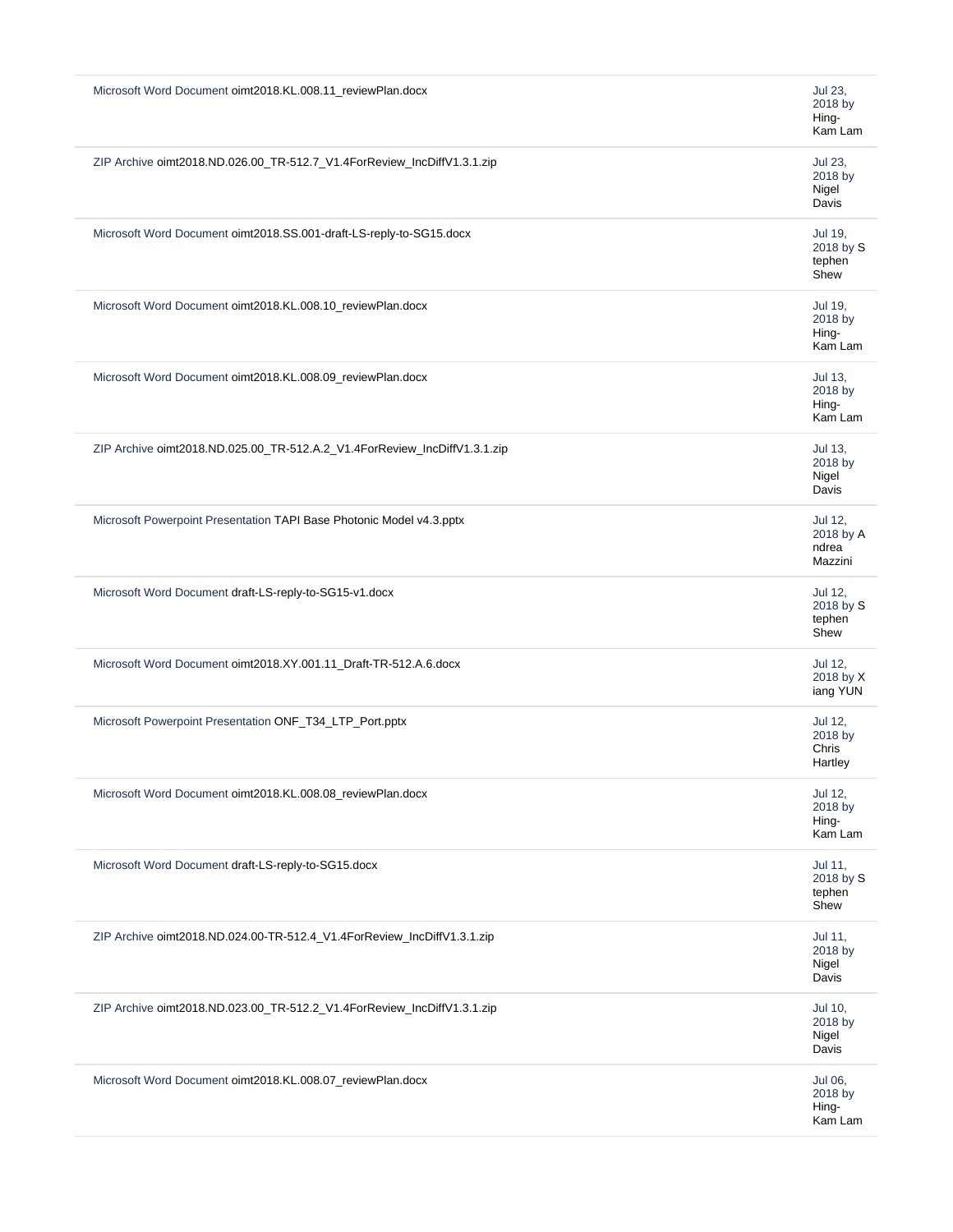| ZIP Archive oimt2018.BZ.001.05_PapyrusleeeCfmOxygenWorkspace_180703.zip<br>Updated to ieee802-dot1q-cfm@2018-07-03.yang     | Jul 06,<br>2018 by B<br>ernd<br>Zeuner              |
|-----------------------------------------------------------------------------------------------------------------------------|-----------------------------------------------------|
| ZIP Archive oimt2018.ND.022.00_TR-512.A.4_V1.4ForReview_IncDiffV1.3.1.zip                                                   | Jul 06,<br>2018 by<br>Nigel<br>Davis                |
| Microsoft Word Document oimt2018.KL.008.06_reviewPlan.docx                                                                  | Jul 05,<br>2018 by<br>Hing-<br>Kam Lam              |
| ZIP Archive oimt2018.BZ.001.04_PapyrusleeeCfmOxygenWorkspace_180625.zip<br>Updated to ieee802-dot1q-cfm-xxx@2018-06-25.yang | Jul 04,<br>2018 by B<br>ernd<br>Zeuner              |
| Microsoft Excel Spreadsheet oimt2018.KL.001.06_oimt-work-items.xlsx                                                         | Jun 15,<br>2018 by<br>Hing-<br>Kam Lam              |
| Microsoft Powerpoint Presentation ONF_T30_Location.pptx                                                                     | Jun 14,<br>2018 by<br>Chris<br>Hartley              |
| Microsoft Powerpoint Presentation ONF_T29_Party.pptx                                                                        | Jun 14,<br>2018 by<br>Chris<br>Hartley              |
| Microsoft Powerpoint Presentation Photonic Model V10.pptx                                                                   | Jun 14,<br>2018 by S<br>tephane<br>$St-$<br>Laurent |
| Microsoft Powerpoint Presentation ControllerThoughts.pptx                                                                   | Jun 14.<br>2018 by<br>Chris<br>Hartley              |
| Microsoft Powerpoint Presentation ONF_T2b_PC_ControlComponentV2.pptx                                                        | Jun 14,<br>2018 by<br>Chris<br>Hartley              |
| Microsoft Powerpoint Presentation oimt2018.ND.020.00_Control.pptx                                                           | Jun 14,<br>2018 by<br>Nigel<br>Davis                |
| Microsoft Powerpoint Presentation oimt2018.ND.018.01_PhotonicMedia.pptx                                                     | Jun 14,<br>2018 by<br>Nigel<br>Davis                |
| Microsoft Powerpoint Presentation oimt2018.ND.019.00_LtpPortAndSpec.pptx                                                    | Jun 14,<br>2018 by<br>Nigel<br>Davis                |
| Microsoft Powerpoint Presentation oimt2018.CH.01.00_ONF_T13_ModelStructure.pptx                                             | Jun 13,<br>2018 by<br>Nigel<br>Davis                |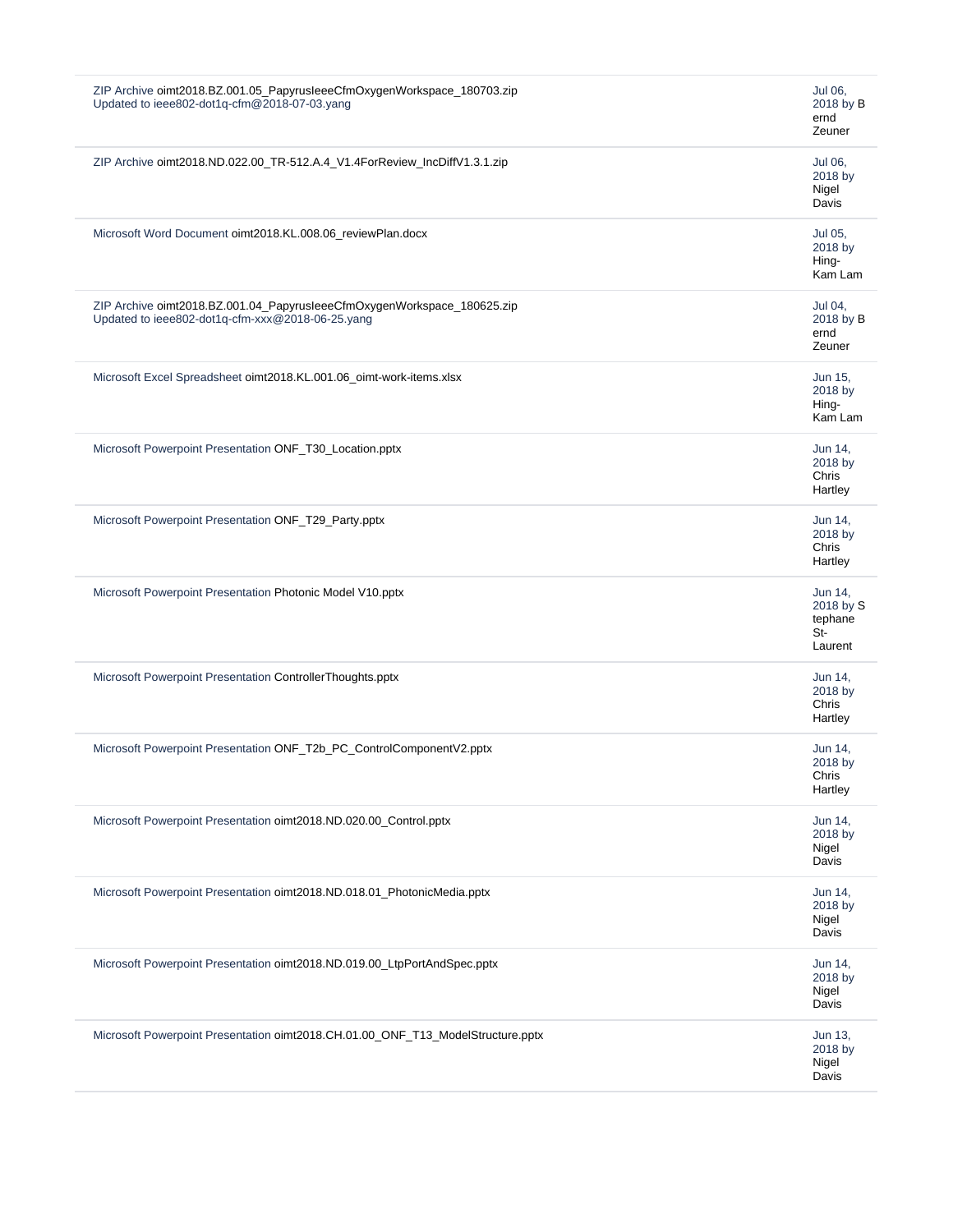| ZIP Archive oimt2018.ND.017.00_TE-OpticalTransport_Wdm_SDN.zip                 | Jun 12,<br>2018 by<br>Nigel<br>Davis   |
|--------------------------------------------------------------------------------|----------------------------------------|
| Microsoft Powerpoint Presentation oimt2018.LYO.001.01_Ottawa-F2F-Overview.pptx | Jun 12,<br>2018 by<br>Nigel<br>Davis   |
| Microsoft Word Document oimt2018.MS.001.00-ONF-WhitePaper-Compatibility.docx   | Jun 12,<br>2018 by<br>Nigel<br>Davis   |
| ZIP Archive oimt2018.ND.016.02-Future.zip                                      | Jun 12,<br>2018 by<br>Nigel<br>Davis   |
| ZIP Archive oimt2018.ND.015.00-TR-512.6_OnfCoreIm-Physical.zip                 | Jun 09,<br>2018 by<br>Nigel<br>Davis   |
| Microsoft Powerpoint Presentation Photonic Model V9_Stephane.pptx              | Jun 08,<br>2018 by<br>Hing-<br>Kam Lam |
| ZIP Archive oimt2018.ND.014.00-TR-512.8_OnfCoreIm-Control.zip                  | Jun 08,<br>2018 by<br>Nigel<br>Davis   |
| ZIP Archive oimt2018.ND.013.00-TR-512.12_OnfCoreIm-Software.zip                | Jun 08,<br>2018 by<br>Nigel<br>Davis   |
| Microsoft Word Document oimt2018.KL.005.03.june-agenda-plan.docx               | Jun 07,<br>2018 by<br>Hing-<br>Kam Lam |
| Microsoft Excel Spreadsheet oimt2018.KL.001.05_oimt-work-items.xlsx            | Jun 01,<br>2018 by<br>Hing-<br>Kam Lam |
| Microsoft Excel Spreadsheet oimt2018.KL.001.04_oimt-work-items.xlsx            | May 31,<br>2018 by<br>Hing-<br>Kam Lam |
| Microsoft Word Document oimt2018.KL.005.02.june-agenda-plan.docx               | May 31,<br>2018 by<br>Hing-<br>Kam Lam |
| Microsoft Excel Spreadsheet oimt2018.KL.001.03_oimt-work-items.xlsx            | May 31,<br>2018 by<br>Hing-<br>Kam Lam |
| Microsoft Word Document oimt2018.KL.005.01.june-agenda-plan-ND-KL.docx         | May 29,<br>2018 by<br>Hing-<br>Kam Lam |
| Microsoft Word Document oimt2018.KL.005.01.june-agenda-plan-ND.docx            | May 28,<br>2018 by<br>Hing-<br>Kam Lam |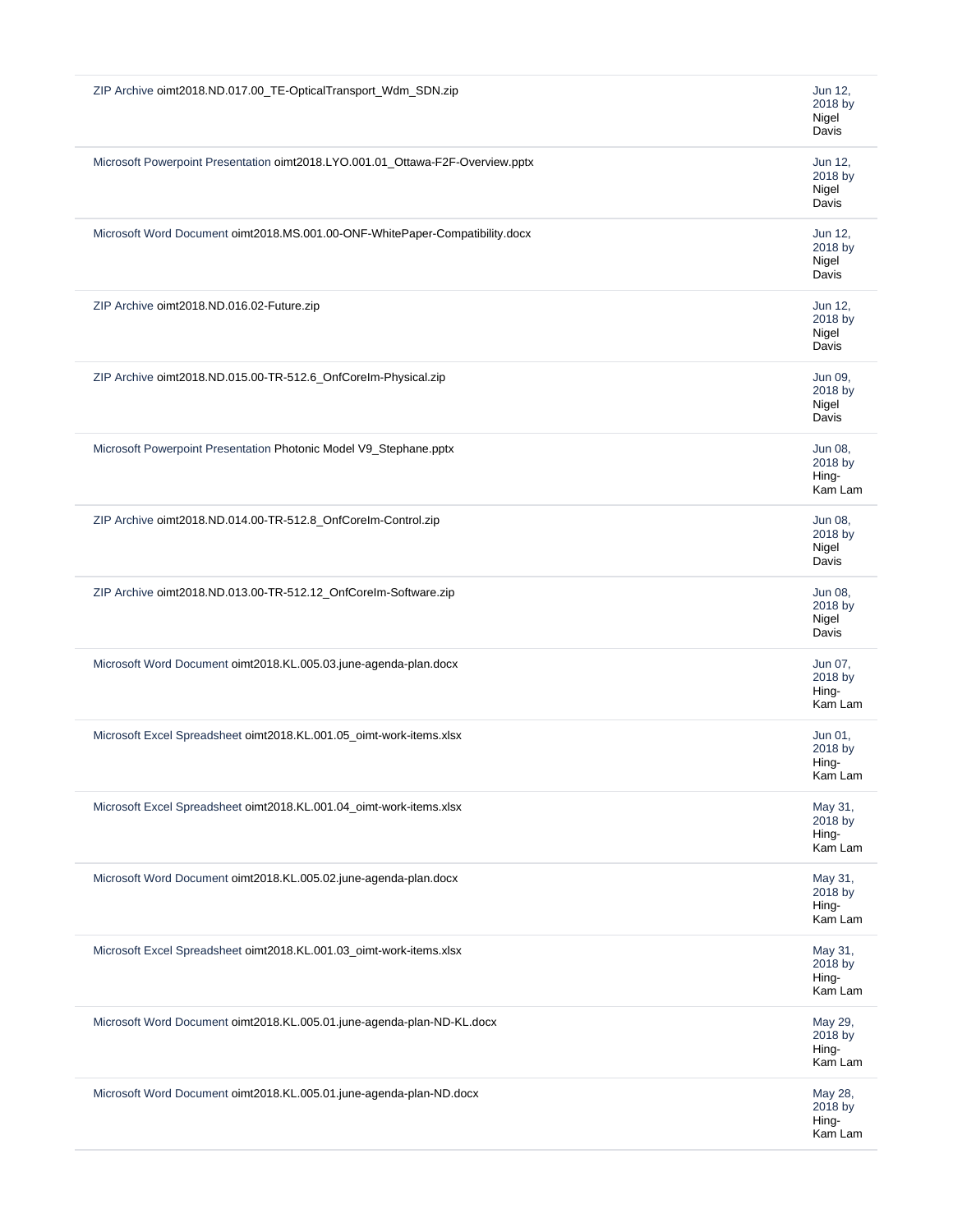| Microsoft Word Document oimt2018.ND.012.00-TR-512.A.4_OnfCoreIm-Appendix-AnalogueAndMediaExamples-L0.docx | May 17,<br>2018 by<br>Nigel<br>Davis          |
|-----------------------------------------------------------------------------------------------------------|-----------------------------------------------|
| Microsoft Word Document oimt2018.ND.011.00-TR-512.8_OnfCoreIm-Control.docx                                | May 17,<br>2018 by<br>Nigel<br>Davis          |
| Microsoft Word Document oimt2018.KL.005.01.june-agenda-plan.docx                                          | May 10,<br>2018 by<br>Hing-<br>Kam Lam        |
| Microsoft Word Document oimt2018.KL.005.00.june-agenda-plan.docx                                          | May 08,<br>2018 by<br>Hing-<br>Kam Lam        |
| Microsoft Word Document ONF-Ottawa-meeting-info-v2.docx                                                   | May 08,<br>2018 by<br>Hing-<br>Kam Lam        |
| Microsoft Word Document oimt2018.XY.001.10_Draft-TR-512.A.6.docx                                          | May 02,<br>2018 by X<br>iang YUN              |
| Microsoft Word Document oimt2018.MB.001.02_draft-TR-512.3_v1.4.0.docx                                     | Apr 24,<br>2018 by<br>Malcolm<br><b>Betts</b> |
| Microsoft Powerpoint Presentation oimt2018.ND.010.00_Update-OIMT-20180421.pptx                            | Apr 21,<br>2018 by<br>Nigel<br>Davis          |
| Microsoft Powerpoint Presentation oimt2018.ND.008.08_PhotonicModel-20180417.pptx                          | Apr 17,<br>2018 by<br>Nigel<br>Davis          |
| Microsoft Word Document oimt2018.ND.009.00_ControlModelLiaison-20180411.pptx.docx                         | Apr 11,<br>2018 by<br>Nigel<br>Davis          |
| Microsoft Word Document oimt2018.MB.001.01_draft-TR-512.3_v1.4.0.docx                                     | Apr 05,<br>2018 by<br>Malcolm<br><b>Betts</b> |
| Microsoft Powerpoint Presentation oimt2018.ND.008.05_PhotonicModel-20180405.pptx                          | Apr 05,<br>2018 by<br>Nigel<br>Davis          |
| Microsoft Word Document oimt2018.LS.008.00_to_SG15-media-model.docx                                       | Apr 05,<br>2018 by<br>Malcolm<br><b>Betts</b> |
| Microsoft Word Document oimt2018.XY.001.09_Draft-TR-512.A.6.docx                                          | Apr 02,<br>2018 by X<br>iang YUN              |
| Microsoft Word Document oimt2018.XY.001.08_Draft-TR-512.A.6.docx                                          | Mar 29,<br>2018 by X<br>iang YUN              |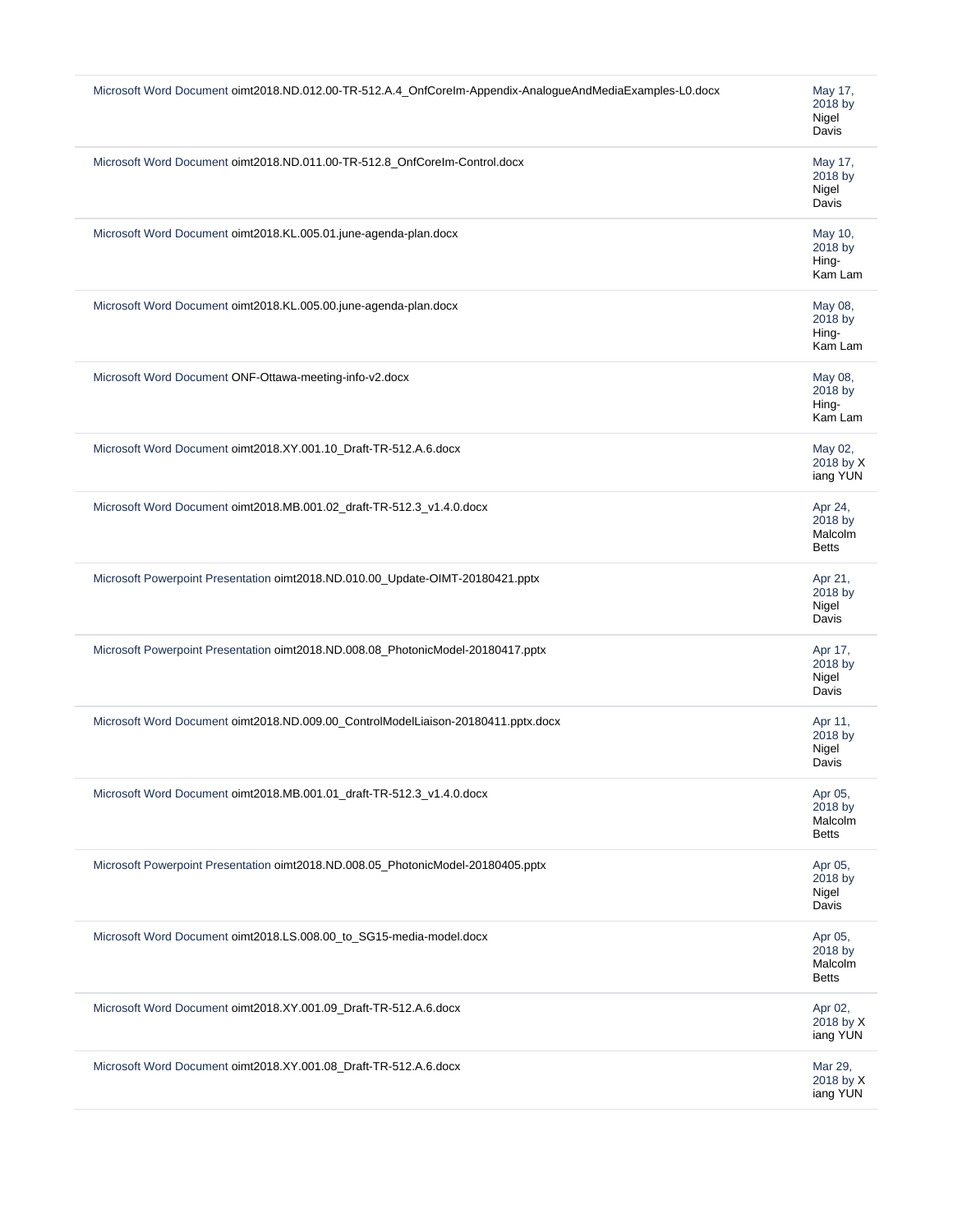| Microsoft Word Document oimt2018.XY.001.07_Draft-TR-512.A.6.docx                                                        | Mar 27,<br>2018 by X<br>iang YUN       |
|-------------------------------------------------------------------------------------------------------------------------|----------------------------------------|
| Microsoft Powerpoint Presentation oimt2018.ND.008.01_PhotonicModel-20180322.pptx                                        | Mar 22,<br>2018 by<br>Nigel<br>Davis   |
| Microsoft Powerpoint Presentation oimt2018.ND.008.00_PhotonicModel-20180320.pptx                                        | Mar 22,<br>2018 by<br>Nigel<br>Davis   |
| Microsoft Powerpoint Presentation oimt2018.ND.007.00_ModelMigration-20180320.pptx                                       | Mar 20,<br>2018 by<br>Nigel<br>Davis   |
| ZIP Archive oimt2018.BZ.001.03_PapyrusleeeCfmOxygenWorkspace_180318.zip<br>Updated to ieee802-dot1q-cfm@2018-03-12.yang | Mar 18,<br>2018 by B<br>ernd<br>Zeuner |
| Microsoft Word Document oimt2018.KL.003.03_OTSi-MI.docx                                                                 | Mar 16,<br>2018 by<br>Hing-<br>Kam Lam |
| Microsoft Word Document oimt2018.KL.003.02_OTSi-MI.docx                                                                 | Mar 16,<br>2018 by<br>Hing-<br>Kam Lam |
| Microsoft Word Document TR-512.A.13_v1.4_OnfCoreIm-Appendix-SoftwareExamples.docx                                       | Mar 15,<br>2018 by<br>Chris<br>Hartley |
| Microsoft Word Document TR-512.12_v1.4_OnfCoreIm-Software.docx                                                          | Mar 15,<br>2018 by<br>Chris<br>Hartley |
| Microsoft Word Document oimt2018.KL.004.08.march-agenda-plan.docx                                                       | Mar 12,<br>2018 by<br>Hing-<br>Kam Lam |
| Microsoft Powerpoint Presentation oimt2018.ND.006.00_ControlModel-20180311.pptx                                         | Mar 12,<br>2018 by<br>Nigel<br>Davis   |
| Microsoft Powerpoint Presentation oimt2018.ND.005.00_FunctionProtection-20180310.pptx                                   | Mar 12,<br>2018 by<br>Nigel<br>Davis   |
| Microsoft Powerpoint Presentation oimt2018.ND.004.00_Update-OnfCore-20180307.pptx                                       | Mar 12,<br>2018 by<br>Nigel<br>Davis   |
| Microsoft Powerpoint Presentation oimt2018.ND.003.00_ToscaFeedback-20180311.pptx                                        | Mar 12,<br>2018 by<br>Nigel<br>Davis   |
| Microsoft Powerpoint Presentation oimt2018.ND.002.00_UmlModeling-20180309.pptx                                          | Mar 12,<br>2018 by<br>Nigel<br>Davis   |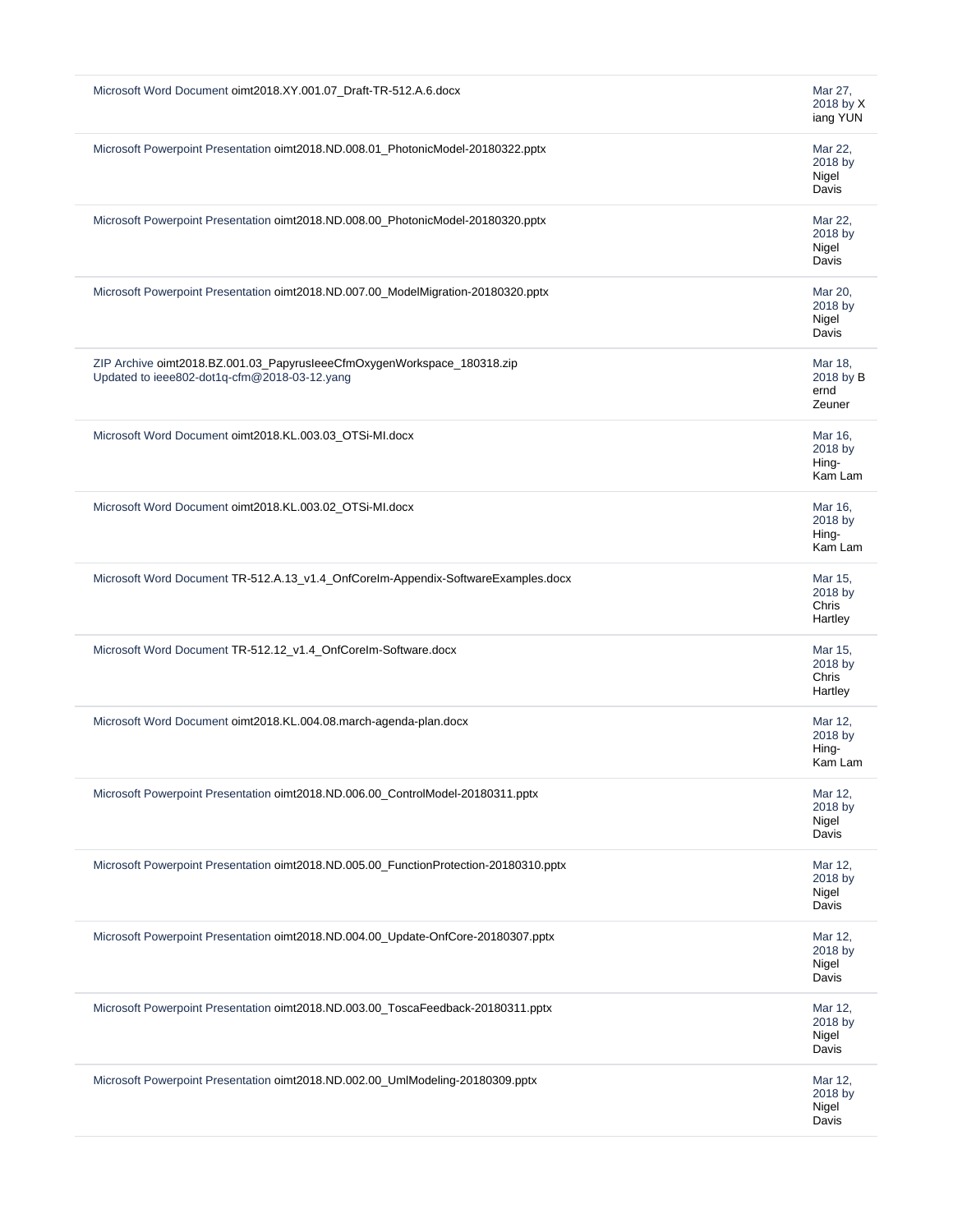| Microsoft Powerpoint Presentation oimt2018.ND.001.00_Welcome-20180311.pptx  | Mar 12,<br>2018 by<br>Nigel<br>Davis          |
|-----------------------------------------------------------------------------|-----------------------------------------------|
| Microsoft Word Document oimt2018.KL.004.07.march-agenda-plan.docx           | Mar 09,<br>2018 by<br>Hing-<br>Kam Lam        |
| Microsoft Word Document oimt2018.MB.002.00.controler_model.docx             | Mar 09,<br>2018 by<br>Malcolm<br><b>Betts</b> |
| Microsoft Word Document oimt2018.LS.007.00_g.media-mgmt_v0.02.docx          | Mar 07,<br>2018 by<br>Hing-<br>Kam Lam        |
| Microsoft Word Document oimt2018.LS.006.00_g.sync-mgmt_v0.05.docx           | Mar 07,<br>2018 by<br>Hing-<br>Kam Lam        |
| ZIP Archive oimt2018.LS.005.00_g8052.1_v0.03.zip                            | Mar 07,<br>2018 by<br>Hing-<br>Kam Lam        |
| ZIP Archive oimt2018.LS.004.00_g8152_v1.04.zip                              | Mar 07,<br>2018 by<br>Hing-<br>Kam Lam        |
| ZIP Archive oimt2018.LS.003.00_g8052_v2.05.zip                              | Mar 07,<br>2018 by<br>Hing-<br>Kam Lam        |
| ZIP Archive oimt2018.LS.002.00_g874.1_v3.06.zip                             | Mar 07,<br>2018 by<br>Hing-<br>Kam Lam        |
| Microsoft Word Document oimt2018.LS.001.00_g7711_v2.02_PART-3_Appendix.docx | Mar 07,<br>2018 by<br>Hing-<br>Kam Lam        |
| ZIP Archive oimt2018.LS.001.00_g7711_v2.02_PART-2_Annex.zip                 | Mar 07,<br>2018 by<br>Hing-<br>Kam Lam        |
| Microsoft Word Document oimt2018.LS.001.00_g7711_v2.02_PART-1_Body.docx     | Mar 07,<br>2018 by<br>Hing-<br>Kam Lam        |
| ZIP Archive oimt2018.LS.001.00_g7711_v2.02_PAP.zip                          | Mar 07,<br>2018 by<br>Hing-<br>Kam Lam        |
| ZIP Archive oimt2018.BZ.001.02_PapyrusleeeCfmOxygenWorkspace_180307.zip     | Mar 07,<br>2018 by B<br>ernd<br>Zeuner        |
| Microsoft Word Document oimt2018.MB.001.00_draft-TR-512.3_v1.4.0.docx       | Mar 06,<br>2018 by<br>Malcolm<br><b>Betts</b> |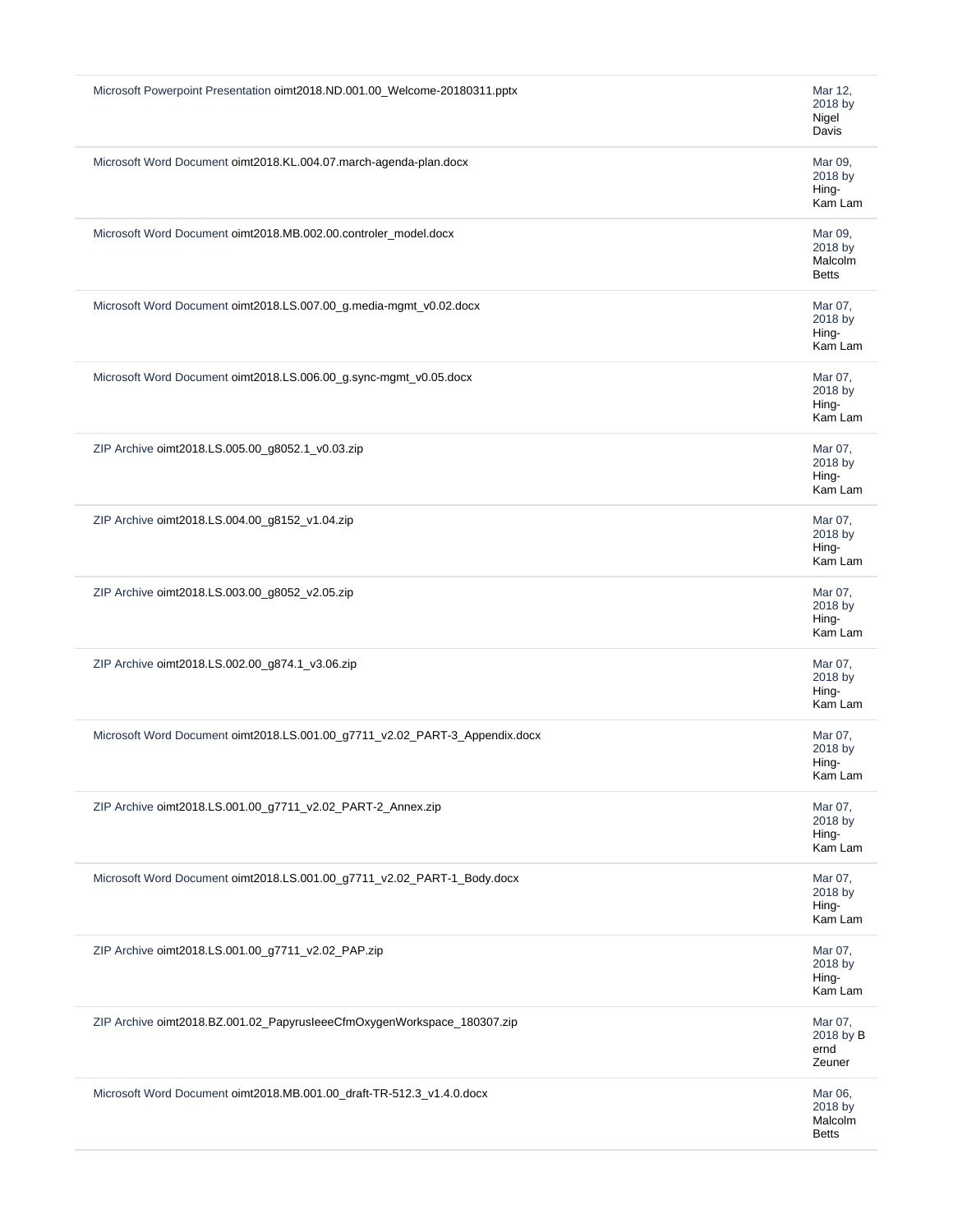| Microsoft Word Document oimt2018.KL.004.06.march-agenda-plan.docx<br>Mar 05,<br>2018 by<br>Hing-<br>Kam Lam<br>Microsoft Word Document oimt2018.XY.001.06_Draft-TR-512.A.6.docx<br>Mar 05,<br>2018 by X<br>iang YUN<br>Microsoft Word Document oimt2018.XY.001.05_Draft-TR-512.A.6.docx<br>Feb 27,<br>2018 by X<br>iang YUN<br>Microsoft Word Document oimt2018.KL.003.01_OTSi-MI.docx<br>Feb 21,<br>2018 by<br>Hing-<br>Kam Lam<br>Microsoft Word Document oimt2018.KL.003.00_OTSi-MI.docx<br>Feb 20,<br>2018 by<br>Hing-<br>Kam Lam<br>Microsoft Word Document oimt2018.XY.001.04_Draft-TR-512.A.6.docx<br>Feb 19,<br>2018 by X<br>iang YUN<br>Microsoft Word Document oimt2018.XY.001.03_Draft-TR-512.A.6.docx<br>Feb 18,<br>2018 by X<br>iang YUN<br>Microsoft Word Document oimt2018.XY.001.02_Draft-TR-512.A.6.docx<br>Feb 18,<br>2018 by X<br>iang YUN<br>Microsoft Powerpoint Presentation oimt2018.KL.002.00_A.6 figures 3-2 & 3-3 re-drawn_r1.pptx<br>Feb 16,<br>2018 by<br>Hing-<br>Kam Lam<br>Microsoft Powerpoint Presentation ONF_T2b_PC_ControlComponent.pptx<br>Feb 15,<br>2018 by<br>Chris<br>Hartley<br>Microsoft Word Document oimt2018.KL.001.00.march-agenda-plan.docx<br>Feb 13,<br>2018 by<br>Hina-<br>Kam Lam<br>Microsoft Powerpoint Presentation onf2015.584.03-CH-Archetype Relationship Patterns ONF.pptx<br>Jan 25,<br>2018 by<br>Chris<br>Hartley<br>Microsoft Excel Spreadsheet oimt2018.KL.001.02_oimt-work-items.xlsx<br>Jan 25,<br>2018 by<br>Hing-<br>Kam Lam<br>ZIP Archive oimt2018.BZ.001.01_PapyrusleeeCfmOxygenWorkspace_180124.zip<br>Jan 24,<br>2018 by B<br>ernd<br>Zeuner<br>Microsoft Word Document oimt2018.RJ.001.01_Draft-ONF-TR-xxx_v1.0-info_UML-OpenAPI-Mapping.docx<br>Jan 22,<br>2018 by<br><b>Rick Jing</b><br>Microsoft Word Document oimt2018.XY.001.01_Draft-TR-512.A.6.docx<br>Jan 22,<br>2018 by X<br>iang YUN |  |
|---------------------------------------------------------------------------------------------------------------------------------------------------------------------------------------------------------------------------------------------------------------------------------------------------------------------------------------------------------------------------------------------------------------------------------------------------------------------------------------------------------------------------------------------------------------------------------------------------------------------------------------------------------------------------------------------------------------------------------------------------------------------------------------------------------------------------------------------------------------------------------------------------------------------------------------------------------------------------------------------------------------------------------------------------------------------------------------------------------------------------------------------------------------------------------------------------------------------------------------------------------------------------------------------------------------------------------------------------------------------------------------------------------------------------------------------------------------------------------------------------------------------------------------------------------------------------------------------------------------------------------------------------------------------------------------------------------------------------------------------------------------------------------------------------------------------------------------------------------------------------|--|
|                                                                                                                                                                                                                                                                                                                                                                                                                                                                                                                                                                                                                                                                                                                                                                                                                                                                                                                                                                                                                                                                                                                                                                                                                                                                                                                                                                                                                                                                                                                                                                                                                                                                                                                                                                                                                                                                           |  |
|                                                                                                                                                                                                                                                                                                                                                                                                                                                                                                                                                                                                                                                                                                                                                                                                                                                                                                                                                                                                                                                                                                                                                                                                                                                                                                                                                                                                                                                                                                                                                                                                                                                                                                                                                                                                                                                                           |  |
|                                                                                                                                                                                                                                                                                                                                                                                                                                                                                                                                                                                                                                                                                                                                                                                                                                                                                                                                                                                                                                                                                                                                                                                                                                                                                                                                                                                                                                                                                                                                                                                                                                                                                                                                                                                                                                                                           |  |
|                                                                                                                                                                                                                                                                                                                                                                                                                                                                                                                                                                                                                                                                                                                                                                                                                                                                                                                                                                                                                                                                                                                                                                                                                                                                                                                                                                                                                                                                                                                                                                                                                                                                                                                                                                                                                                                                           |  |
|                                                                                                                                                                                                                                                                                                                                                                                                                                                                                                                                                                                                                                                                                                                                                                                                                                                                                                                                                                                                                                                                                                                                                                                                                                                                                                                                                                                                                                                                                                                                                                                                                                                                                                                                                                                                                                                                           |  |
|                                                                                                                                                                                                                                                                                                                                                                                                                                                                                                                                                                                                                                                                                                                                                                                                                                                                                                                                                                                                                                                                                                                                                                                                                                                                                                                                                                                                                                                                                                                                                                                                                                                                                                                                                                                                                                                                           |  |
|                                                                                                                                                                                                                                                                                                                                                                                                                                                                                                                                                                                                                                                                                                                                                                                                                                                                                                                                                                                                                                                                                                                                                                                                                                                                                                                                                                                                                                                                                                                                                                                                                                                                                                                                                                                                                                                                           |  |
|                                                                                                                                                                                                                                                                                                                                                                                                                                                                                                                                                                                                                                                                                                                                                                                                                                                                                                                                                                                                                                                                                                                                                                                                                                                                                                                                                                                                                                                                                                                                                                                                                                                                                                                                                                                                                                                                           |  |
|                                                                                                                                                                                                                                                                                                                                                                                                                                                                                                                                                                                                                                                                                                                                                                                                                                                                                                                                                                                                                                                                                                                                                                                                                                                                                                                                                                                                                                                                                                                                                                                                                                                                                                                                                                                                                                                                           |  |
|                                                                                                                                                                                                                                                                                                                                                                                                                                                                                                                                                                                                                                                                                                                                                                                                                                                                                                                                                                                                                                                                                                                                                                                                                                                                                                                                                                                                                                                                                                                                                                                                                                                                                                                                                                                                                                                                           |  |
|                                                                                                                                                                                                                                                                                                                                                                                                                                                                                                                                                                                                                                                                                                                                                                                                                                                                                                                                                                                                                                                                                                                                                                                                                                                                                                                                                                                                                                                                                                                                                                                                                                                                                                                                                                                                                                                                           |  |
|                                                                                                                                                                                                                                                                                                                                                                                                                                                                                                                                                                                                                                                                                                                                                                                                                                                                                                                                                                                                                                                                                                                                                                                                                                                                                                                                                                                                                                                                                                                                                                                                                                                                                                                                                                                                                                                                           |  |
|                                                                                                                                                                                                                                                                                                                                                                                                                                                                                                                                                                                                                                                                                                                                                                                                                                                                                                                                                                                                                                                                                                                                                                                                                                                                                                                                                                                                                                                                                                                                                                                                                                                                                                                                                                                                                                                                           |  |
|                                                                                                                                                                                                                                                                                                                                                                                                                                                                                                                                                                                                                                                                                                                                                                                                                                                                                                                                                                                                                                                                                                                                                                                                                                                                                                                                                                                                                                                                                                                                                                                                                                                                                                                                                                                                                                                                           |  |
|                                                                                                                                                                                                                                                                                                                                                                                                                                                                                                                                                                                                                                                                                                                                                                                                                                                                                                                                                                                                                                                                                                                                                                                                                                                                                                                                                                                                                                                                                                                                                                                                                                                                                                                                                                                                                                                                           |  |
|                                                                                                                                                                                                                                                                                                                                                                                                                                                                                                                                                                                                                                                                                                                                                                                                                                                                                                                                                                                                                                                                                                                                                                                                                                                                                                                                                                                                                                                                                                                                                                                                                                                                                                                                                                                                                                                                           |  |